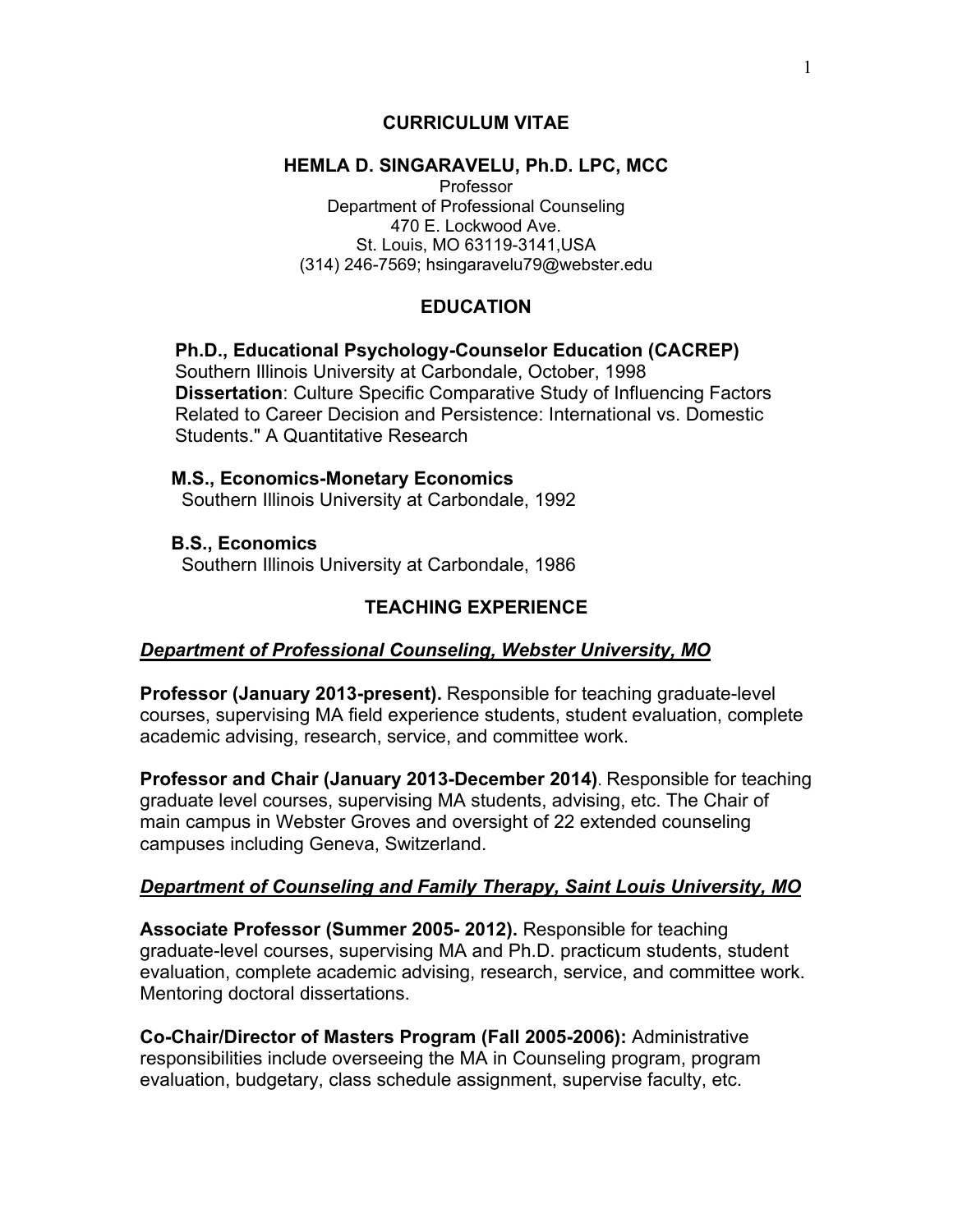**Assistant Professor (Fall 2000 – Spring 2005)**. Responsible for teaching graduate-level courses, supervising MA and Ph.D. practicum students, student evaluation, complete academic advising, research, service, and committee work. Appointed to Graduate Faculty with Ph.D. Mentor status in December 2001.

## **Courses taught**:

- COUN 5700: Lifestyle and Career Counseling
- COUN 5100: Social and Cultural Foundations
- COUN 5600: Techniques of Group
- COUN 6100: Practicum
- COUN 6500: Internship
- COUN 5020: Foundations of Counseling
- COUN 5580: Human Sexuality and Sexual Counseling
- COUN 5160 Special Topics: Counseling LGBTQ Clients
- CFT 522: Introduction to Counseling and Family Therapy (3 credit hours).
- CFT 574: Prevention and Enrichment (3 credit Hours).
- CFT 533: Assessment Methods in Counseling (3 credit hours).
- CFT 520: Career Counseling and Development (3 credit hours.
- CFT 500/501: Foundations of Guidance (3 credit hours).
- CFT 577: Foundations of Multicultural Counseling (3 credit hours).
- CFT 540: Practicum in Counseling (3 credit hours).
- CFT 544/545: Internship in Counseling (3 credit hours).
- CFT 650: Transitions in LGBTQI individuals, couples, and families: An affirmative approach. (3 credit hours).
- CFTI 677: Cultural, Social, and Family Systems (3credit hours).
- CFTI 685: Clinical Supervision (3 credit hours)
- COU 614 Diversity and Multicultural Issues in Counseling (3 credit hours).
- COU 652 Career Development (3 credit hours)
- COU 665 Research Seminar in Counseling (3 credit hours)
- Independent Study: Career Development issues in Individuals, Couples and Families (3 credit hours – Fall 2004)

# **Dissertation Chair of Doctoral Candidates at Saint Louis University**

- Karen Dobritzky, "Same-sex marriage of lesbian couples and their presentation to marital therapy: Do we treat them like opposite-sex couples. May, 2014.
- Jessica Chou, "Social Support as a Protective Factor for Pre-Migration Experience, Acculturative Stress and Post-Migration Health". Defended, December 2013
- Jennifer Self, "Experiences with Dual-Earner Couples with Career Decision-Making" Defended, April 2012.
- Keith Clemson,"High Risk Sexual Behavior of Gay Men." Defended, 2010.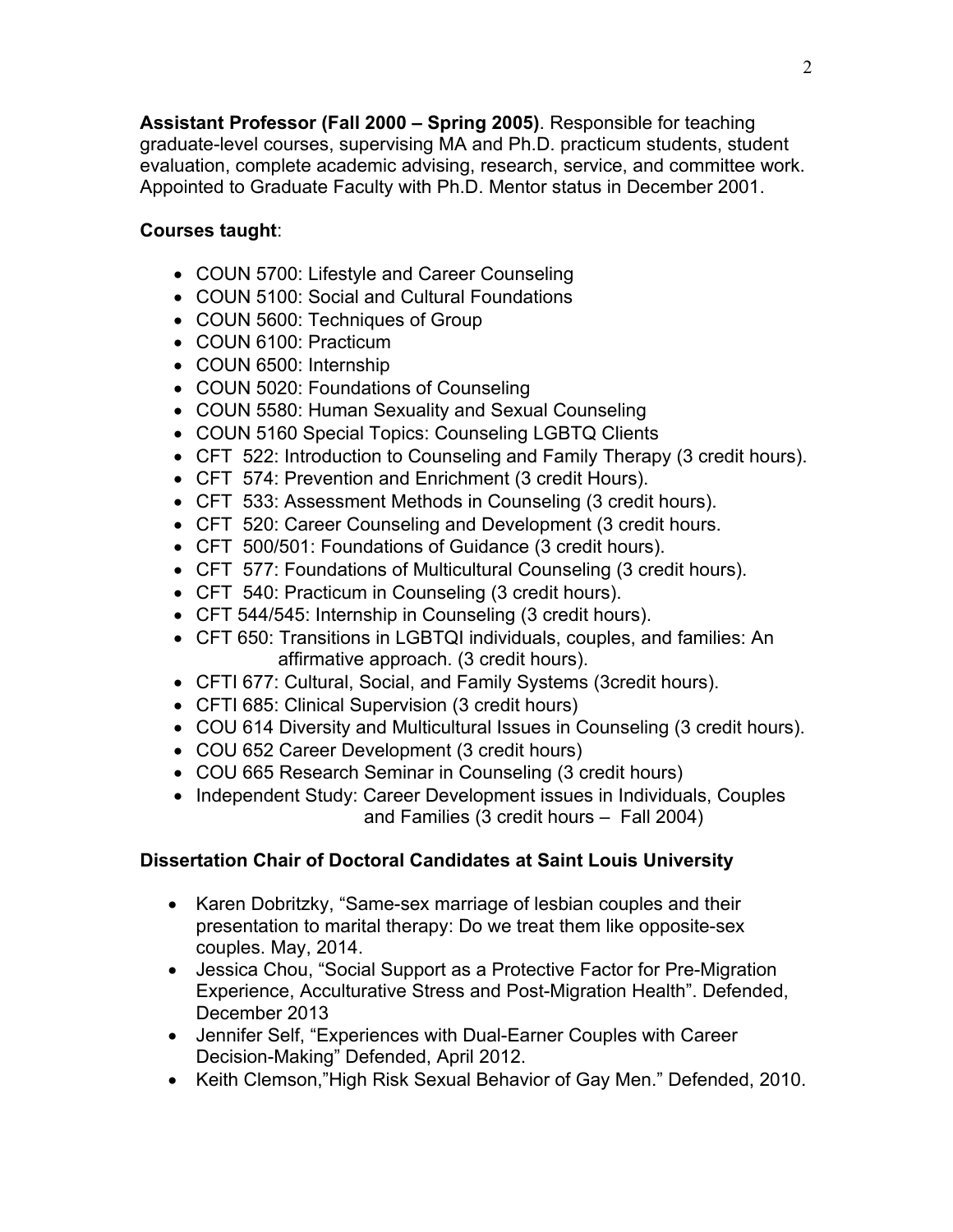- Joan Benz, "Adults Who Witnessed Domestic Violence as Children." Defended 2010.
- Sara Garrow-Reubelt."Exploration of Cross-Cultural Couples' Adjustment: Iranian Women Married to European-American Men." Defended 2009
- Linda Doxtator, "A Critical Theory Study of Mental Health and Sociological Problems within First Nations Communities As Perceived by the Rosebud Lakota Sioux", Defended, 2008
- Pearl Campbell, "Sexual Violence in the Lives of Lesbian Rape Survivors", Defended, 2008
- Van A. Vaughn, "What is the Basis for White School Counselors' Assumptions of their Multicultural Counseling Competency." Defended, 2007.
- Danilea Werner, "School Crisis Preparedness: An Analysis of School Counselors in Missouri." Defended, 2007.
- Carol Austin, "Typically Unique: Learning Disabilities Through Parental Eyes." Defended, 2006.

## *Department of Guidance and Counseling, Southwest Missouri State University, MO***.**

**Assistant Professor (1999 - Summer 2000).** Responsible for course lectures, experiential activities, and evaluation. Also responsible for advising students in addition to assisting and evaluating professional portfolios as required by the Department of Elementary and Secondary Education. Committee work include: Diversity Committee, Portfolio Leadership Team, Faculty Awards Committee, Vocational Teacher/Counselor Advisory Committee.

## *Fitchburg State University,* **Massachusetts***.*

**Instructor (1998-1999):** *Explorations*, a freshmen seminar course focusing primarily on study skills, academic and career planning. Responsibilities include course lecture, structured activities, developing assignments, and assessment.

## *Department of Professional and School Counseling, Lindenwood University, MO.*

*Adjunct Faculty (1997).* Taught two courses for two semesters: *Counseling Theory and Practice I* and *Counseling Theory and Practice II*. Responsibilities include: Course lecture, structured activities, development and evaluation of examinations.

## *Department of Educational Psychology, Southern Illinois University, IL.*

*Supervisor (1994-1996): Individual Counseling Practicum*. Supervised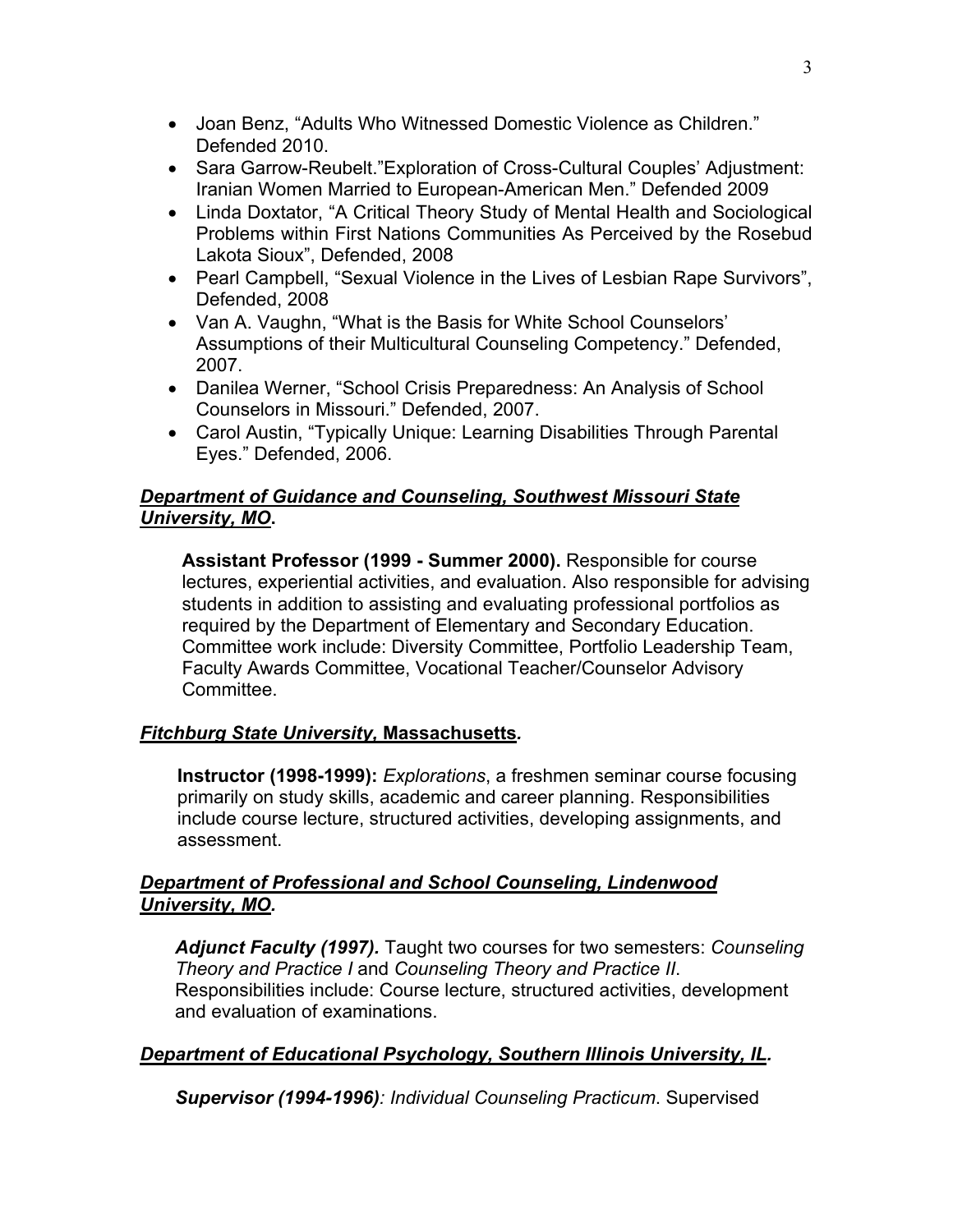individually 6 Master's practicum students and facilitated group supervision for 8 Master's Practicum students.

*Facilitator (1994-1995): Group Work Theory and Practice*. Assisted with teaching the course by facilitating Training Groups.

*Supervisor (1995): Group Practicum*. Supervised Master's level students: provided feedback on processing, personalization, and conceptualization skills and evaluation of audiotapes.

*Instructor (1991-1992): Career Decision Making*. Developed and evaluated tests, administered and interpreted career assessments, designed and evaluated lesson plans, and course lecture.

## *Illinois Migrant Counsel, Carbondale, IL.*

*Instructor (1992-1993):* Instructed immigrant workers on job interview strategies, resume writing, and advanced English conversation.

## **CLINICAL /ADMINISTRATIVE EXPERIENCE**

## **Chair, Department of Professional Counseling, Webster University, January January 2013-December 2014.**

Responsible for all aspects of chairing a department, program development, faculty evaluation and teaching.

## **CACREP Liaison/Self-Study Writer, Webster University (2014)**.

## **Director of Extended Campuses/"World Wide Counseling", Webster University, Webster University, January 2013-May 2014)**.

Oversight of 23 extended Webster campuses including in Geneva, Switzerland.

## **Program Self-Study Re-Accreditation Writer: Saint Louis University DESE/NCATE Accreditation Site Visit (2009)**

Sole report writer addressing last seven years of department's school counseling Program for the site visitors evaluation of our program for continued Accreditation.

## **School Counseling Certifying Officer. (2007- 2012)**

Responsible for the school counseling track program, reviewing transcripts, completing school counseling application

## **Co-Chair of CFT Department/Director of Masters Program (Fall 2005-2006):**

Administrative responsibilities include overseeing the MA in Counseling program, budgetary, program evaluation, class schedule assignment, supervise faculty,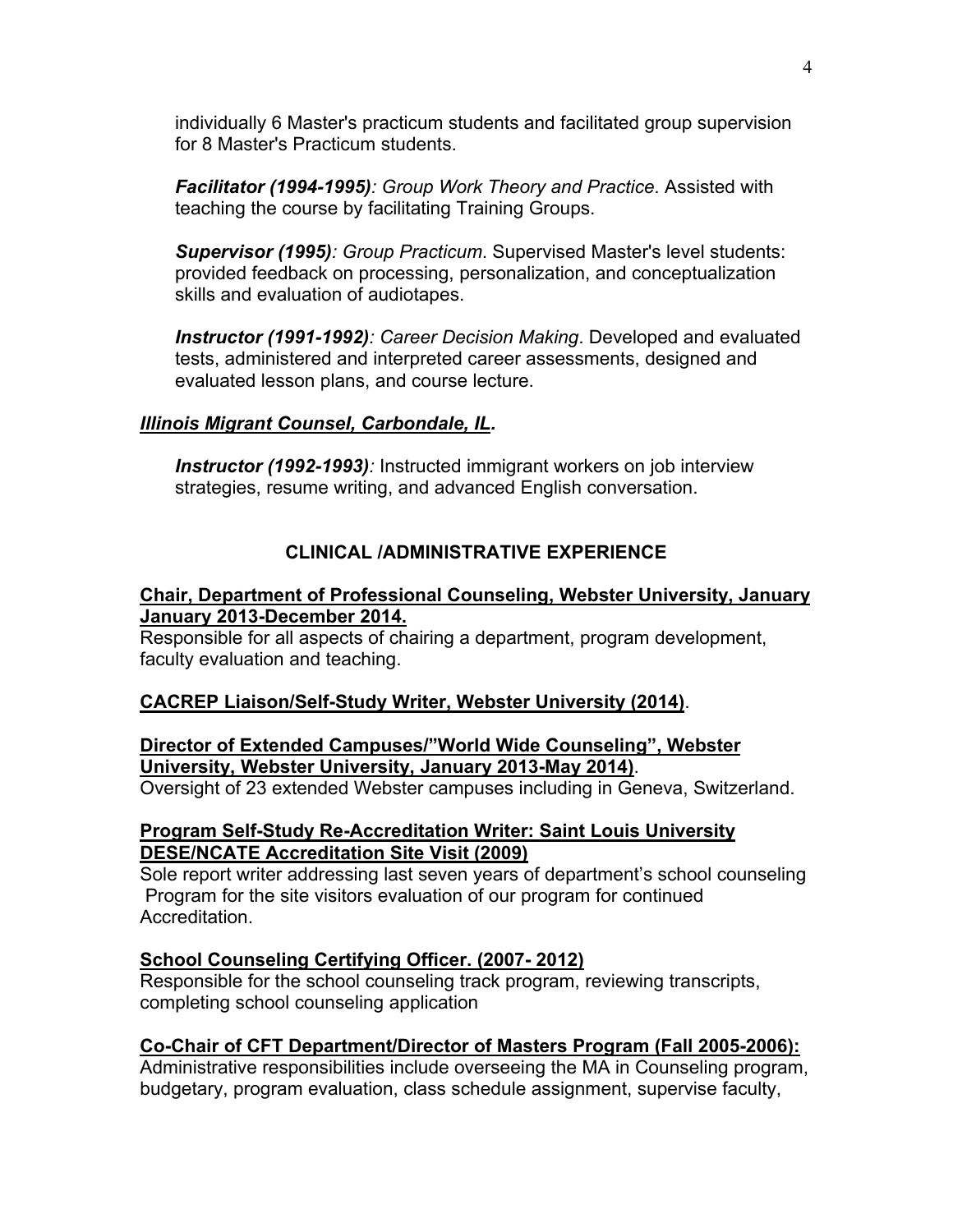#### **Expanding Horizons, Fitchburg State University, Massachusetts***.*

*Coordinator of Career, Counseling and Mentor Programs (February 1998- July, 1999):* Responsible for providing clinical/counseling services and programs for first generation, low-income, and college students' with disabilities developmental needs. This includes personal counseling, career exploration, decision-making, assessments, and job-seeking skills. Provided on-going individual and group counseling. Conducted several workshops and seminars. Coordinated all aspects of the Peer and Faculty Mentor Program involving faculty, staff and students at the college. Responsible for managing a portion of the department's budget and supervising staff. Services were provided through the university counseling center.

Selected to attend Penn State Training Institute's: *The Educational Pipeline to Graduate School: Model Programs Components and Strategies for Retaining, Graduating and Enrolling McNair and Student Support Services Students in Doctoral Programs*. San Antonio, TX., November, 1998. Was provided a scholarship.

*Coordinator of Retention Training (August, 1998):* Developed, coordinated, and trained Fitchburg State College faculty and administrators on retention issues and strategies. Worked collaboratively with the Dean of Enrollment, faculty, and staff on this two-day workshop.

#### *Pre-Major Advisement Center, Southern Illinois University, IL.*

 *Counselor (1994-1997):* Created and managed the career counseling service unit. Provided individual and group therapy, administered and interpreted career assessments (including DISCOVER and SIGI-PLUS), developed a card sort to aid in the career exploration process, conducted several workshops, and annual evaluation of program and services. A satellite program through University Counseling Center.

*Academic Advisor (1993-1995):* Provided developmental academic advisement, utilized campus mainframe computer system, interpreted student transcripts and records for advisement and registration, devised and implemented retention strategies for individual students, assisted in student recruitment, edited Pre-Major Handbook for students and parents, and conducted several workshops.

#### *Clinical Center, Southern Illinois University, IL***.**

*Counselor (1992-1995):* Provided on-going individual counseling, assessment, evaluation, and clinical supervision. Center was housed in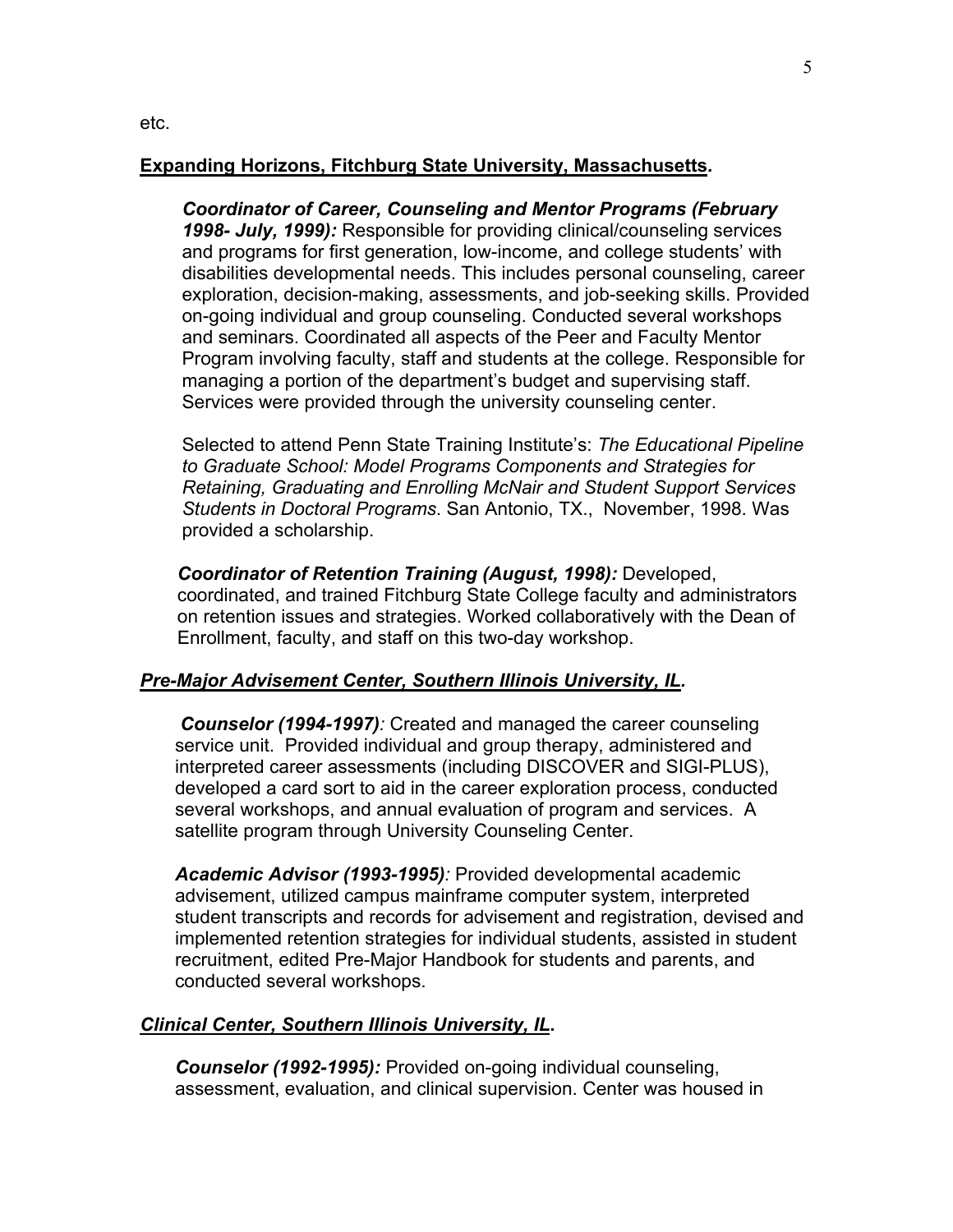university but provided services for the community at-large.

## *Wellness Center, Southern Illinois University, IL*.

*Counselor (1992-1993):* Provided individual stress management counseling, presented workshops on stress reduction and time management, developed relaxation tapes, and served as Counselor-on-duty.

### **EDITORIAL APPOINTMENT/ ACTIVITIES**

- **2010-present Editorial Board Member,** *Journal of LGBT Issues in Counseling*. Journal of the Association of Lesbian, Gay, Bisexual, Transgender Issues in Counseling, American Counseling Association subdivision.
- **2004-2016 Ad Hoc Board Member,** *Career Development Quarterly.*  A premier career development and counseling journal of the National Career Development Association and American Counseling Association
- **2004-2007 Editorial Board Member,** *Journal of Counseling & Development* **(JCD)** Appointed to the Editorial Board. The JCD is the prestigious flagship journal of the American Counseling Association.

### *Book Reviews*

**2011 Reviewer,** Alderson, Kevin's *Counseling LGBT Clients*. Sage. **2010 Reviewer,** Paniagua, F.'s *Assessing and Treating Culturally Diverse Clients: A Practical Guide – 3rd edition.* Sage. **2006 Reviewer,** Norman Edmunson, JoAnn Harris-Bowlsbey & Spencer Niles's *Essential Elements of Career Counseling: Process and Techniques.* Pearson Merrill Prentice Hall **2005 Reviewer**, Baker & Gerler's *School Counseling for the 21st Century.* Pearson Merrill Prentice Hall **2004 Reviewer,** *Career Counseling and Theory*. Brooks & Cole **2004 Reviewer,** Richard Sharf's *Applying Career Development Theory to Counseling-4<sup>th</sup>* edition. Brooks and Cole.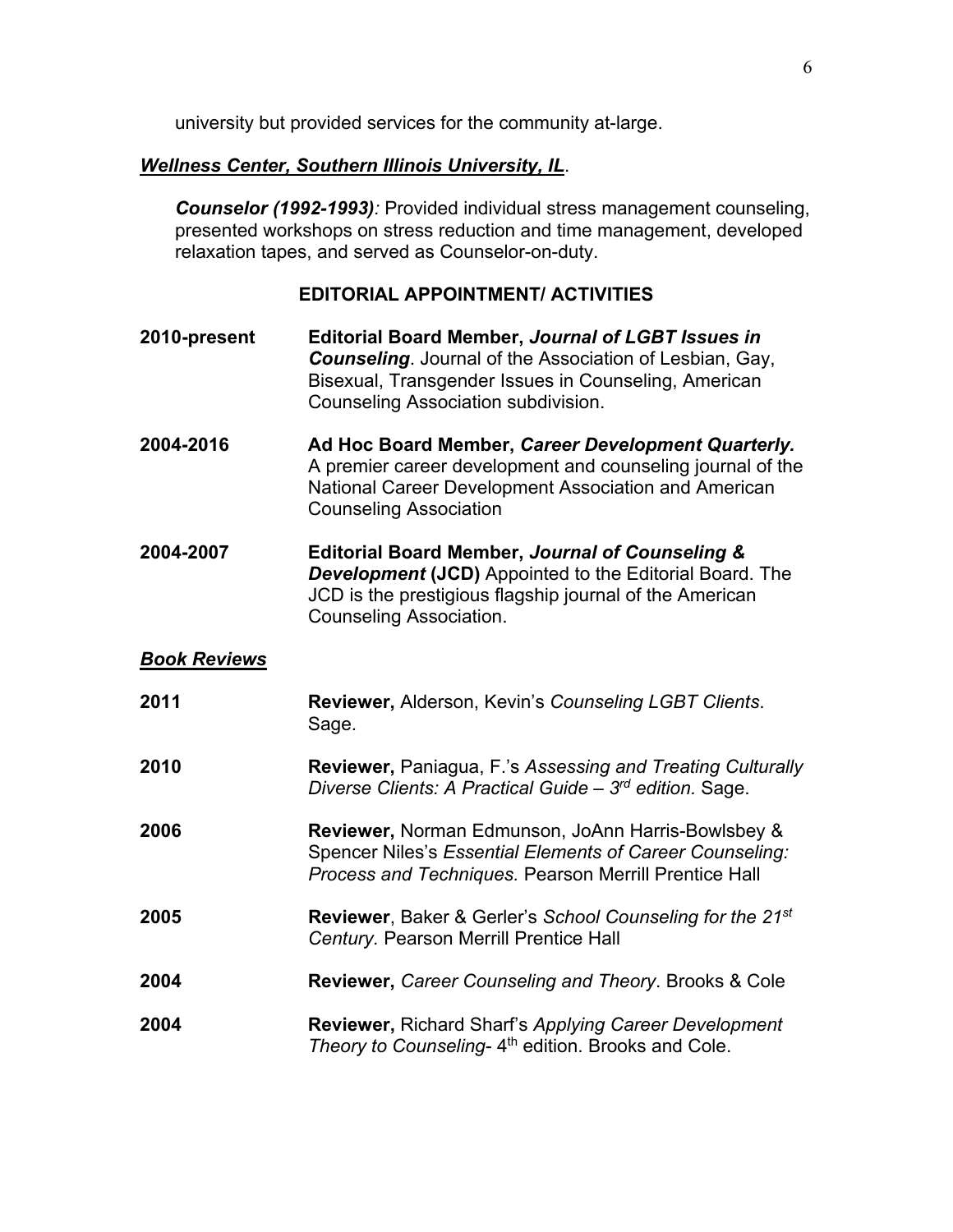#### **PROFESSIONAL PRESENTATIONS**

#### **International**

Cheah, W. H., Karamehic-Muratovic, A. & Singaravelu, H. (2019, July). *Gender Differences in Mental Health Needs Among Bosnian Refugees*. World Communication Association (WCA) Conference, Wellington, New Zealand.

Cheah, W. H., & Singaravelu, H. (2017, August). *Using Multiple Lenses to Understand the Gay and Lesbian Clients' Needs in Islamic Malaysia: A Cultural Praxis Guide for Practitioners*. The Culture and Education Division for presentation at World Communication Association 2017, Bishkek, Kyrgyzstan.

Cheah, W. H., & Singaravelu, H. (2016, June). *"I don't hate myself for staying in the closet": Perspectives from gay Malaysians and implications for communication scholars and mental health professionals.*  Panel paper presented to the LGBTQ Studies Interest Group at the 66<sup>th</sup> Annual Conference of the International Communication Association (ICA), Fukuoka, Japan.

Chittooran, R., Stiles, D. & Singaravelu, H. (June 2015). Educating for social justice: Perspectives from three professional programs in the USA. International School Psychology Association Conference, Sao Paulo, Brazil.

Stiles, D., Chittooran, R. & Singaravelu, H. (June, 2015). Incorporating children's rights in school psychology programs. International School Psychology Association Conference, Sao Paulo, Brazil.

Singaravelu, H. (2013). Existential conflicts in sexual orientation and identity development. Counseling and Psychology Conference, Webster University – Geneva, Switzerland.

Singaravelu, H.D., Garrow-Reubelt, S. & Bringaze, T. B.(2006). Empowering refugee/new immigrant clients in counseling through the use of interpreters*. American Counseling Association and the Canadian Counselling Association for the first Joint International Convention* in Montreal Quebec Canada.

Singaravelu, H.D., Murray, S. & Pettinelli, J.D. (2006). The reconciliation of sexual orientation with religious beliefs. *American*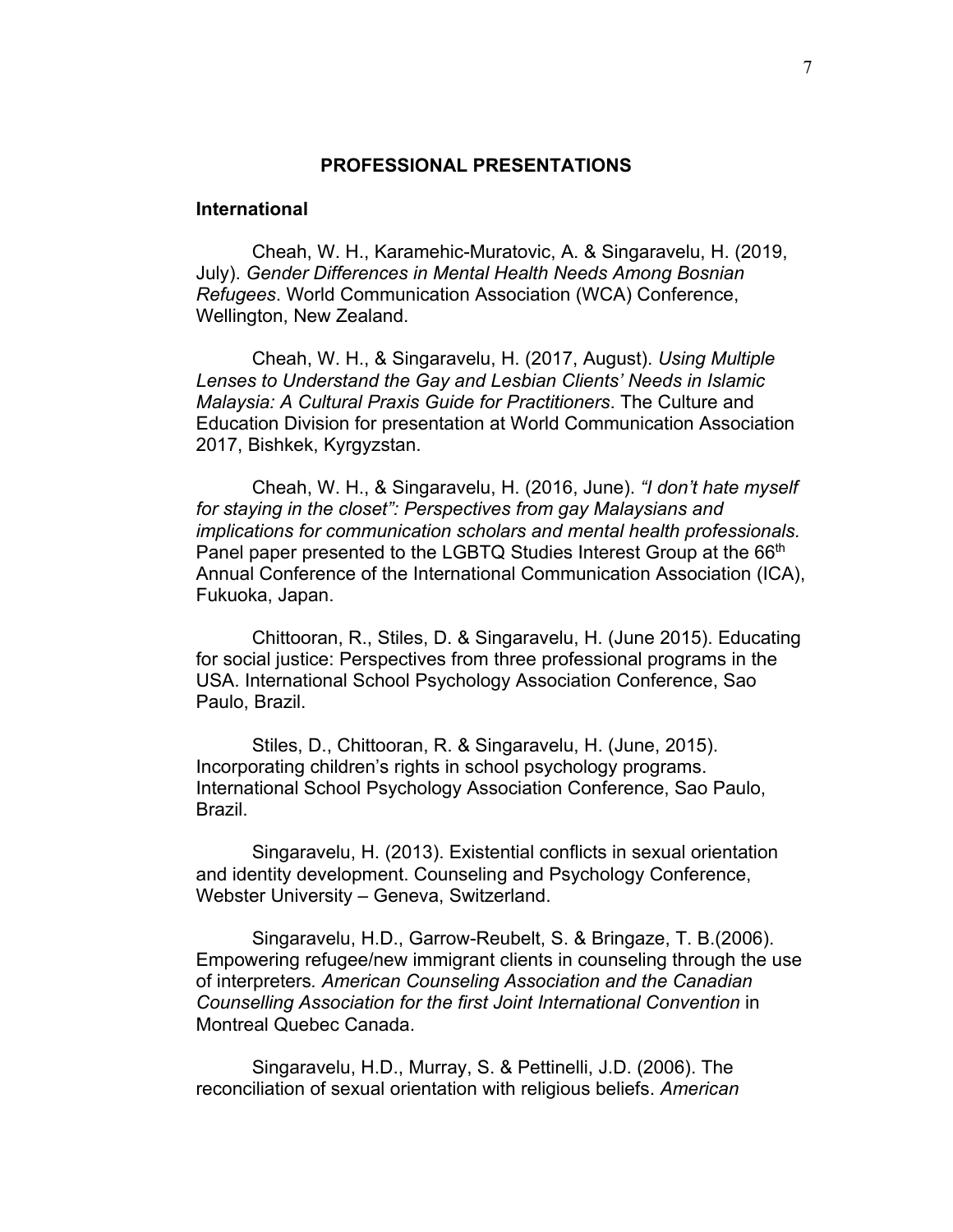*Counseling Association and the Canadian Counselling Association for the first Joint International Convention* in Montreal Quebec Canada.

Singaravelu, H.D. (2005). Counseling International Students Studying Abroad. Illustration of Imaginative Counseling Practices in an International Context: *International Forum, NCDA Global Conference*, Florida.

Singaravelu, H. D. (2005) "Cultural differences in how families adapt to their child with a disabling illness". The  $4<sup>th</sup>$  International Conference on Castello Syndrome, *International Castello Syndrom Support Group*. Saint Louis University, St. Louis, Missouri, USA. **Invited presentation**.

Singaravelu, H. D. & Bringaze, T. "Coming together as a caring university community: A model for creating a college counseling center. *The 9th International Counseling Conference, Ho Chi Minh City, Vietnam.December 26-31, 2002.*

#### **National**

Chakaryan, H & Singaravelu, H (March, 2019). Working with immigrant and refugee populations in a counseling setting. American Counseling Association, New Orleans

Chakaryan, H., Singaravelu, H., Musangali, M. (2016). Innovative multicultural education & supervision by diverse faculty as former international student. North Central Association for Counselor Education and Supervision (NCACES), October, Bloomington, MN.

Singaravelu, H. & Choi, K. M. (October 2015). The intersection of multiple minority identities: Narratives from International queer Counselor Educators. Association of Counselor Education and Supervision, Philadelphia, PA.

Choi, K. M. & Singaravelu, H., & Chakaryan, H. (October, 2015). Bringing global perspectives into Counselor Education: Logistics and cultural considerations on International doctorate students and faculty recruitment. Association of Counselor Education and Supervision, Philadelphia, PA.

 Singaravelu, H. & Chou, J. (2013). Religiosity, Spirituality and Acculturation of Immigrant Families in the United States. American Counseling Association, Cincinnati, Ohio.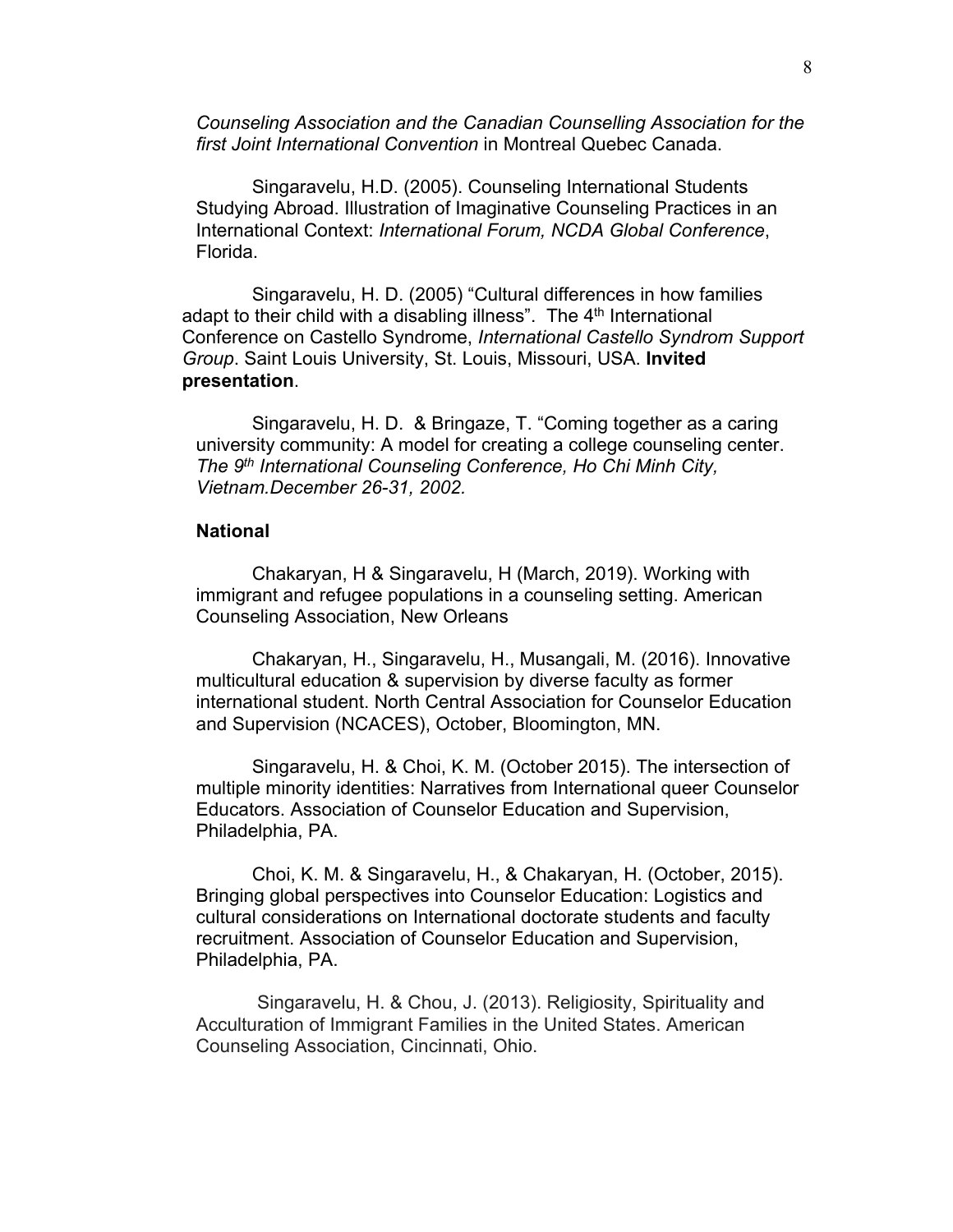Wynn, Richmond, Singaravelu, H. & Samuel Sanabria (2013) "Intersectionality of Identity: A Dialogue with Queer People of Color, Part 2" American Counseling Association, San Francisco, CA.

Wynn, Richmond, Singaravelu, H. & Samuel Sanabria (2012). "Intersectionality of Identity: A Dialogue with Queer People of Color" American Counseling Association, Cincinnati, OH.

Singaravelu, H. & Pope, M (2008). "Counseling international students" Presented at the American Counseling Association Conference in Hawaii. April 2008

Chittooran, M.M., Chittooran, S., & Singaravelu, H. (2007, March). Homeless Children in Urban Schools: Issues and Implications. Workshop accepted for presentation at the 40th Annual Convention of the National Association of School Psychologists, Anaheim, CA

Chittooran, M.M., Domahidy, M.R., Dana, J.A., & Singaravelu, H.D. (2007). "Women for Others": Educating for Intercultural Leadership at a Midwestern Jesuit University. Conference on Intercultural Leadership, Center for Women's Intercultural Leadership, St. Mary's College, Notre Dame, Indiana. April, 2007

Shanker, A. & Singaravelu, H. (2006) "Working the Immigrants and Refugee clients: Innovative Teaching Techniques" *American Counseling Association* 

Singaravelu, H. D. & Bringaze, T. B. "Empowering International Students: The use of genograms in international students' career development." Presented at the *National Career Development Association's Global Conferenc*e in San Francisco, CA., June 29-July 3, 2004.

Hodges, T. & Singaravelu, H. D. "Beyond racism and sexism: Colorism and career decision-making for African American Women" Present at the *National Career Development Association's Global Conference* in Denver, Colorado. June 25-28, 2003.

Singaravelu, H. & Walker, J. "The Need for Systematic Training Involving LGB Client Issues in Counselor Education Programs." *American Counseling Association* at New Orleans, Louisiana, March 23 – 27, 2002.

Singaravelu, H. & Bringaze, T. "Lesbian leaders and role models' career and sexual identity development. Presented at the *National Career Development Association*'s *Global Conference* in Tucson, Arizona, June 28-30, 2001.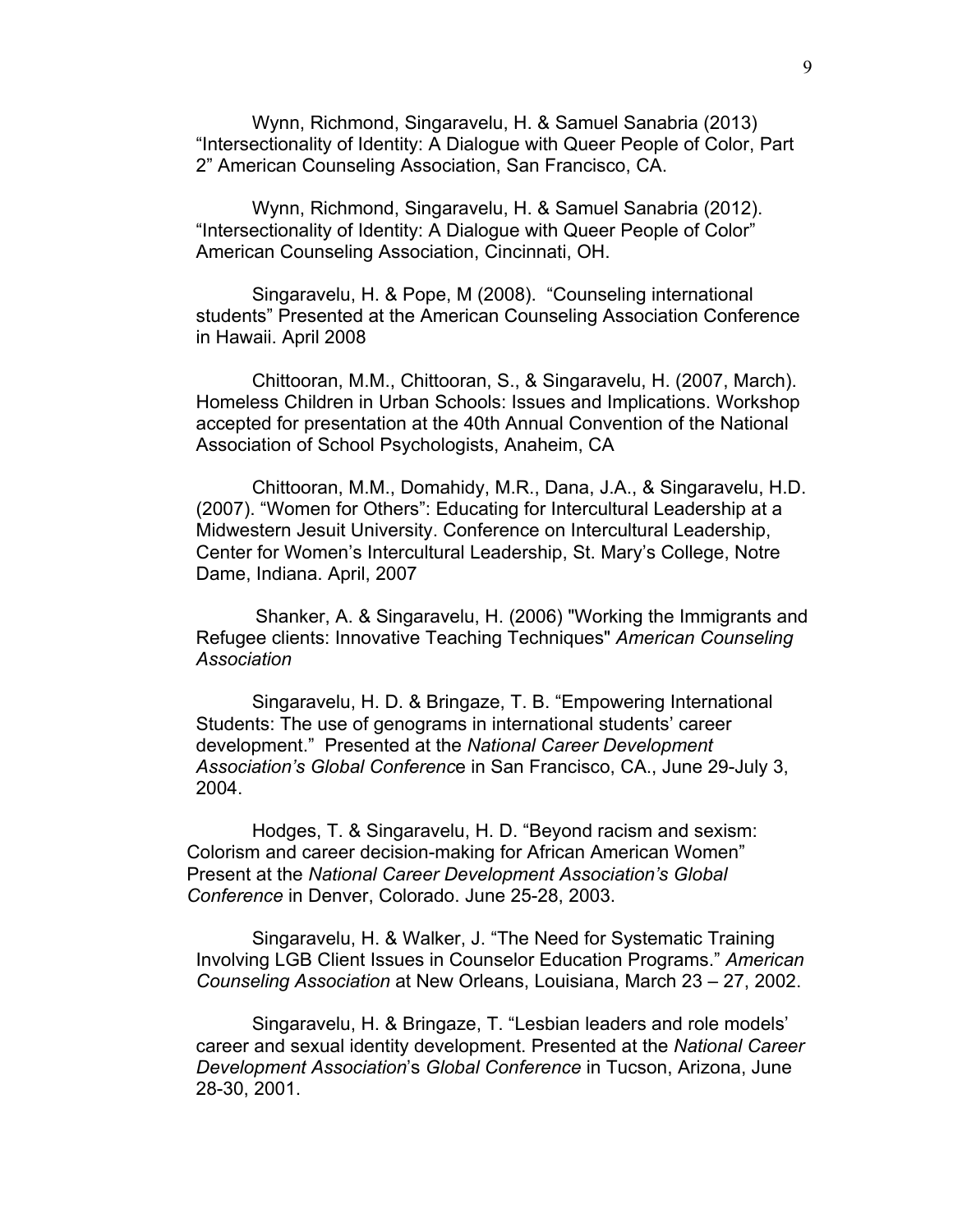Singaravelu, H., Bringaze, T., and Eagleson, M. (June 2000). "Parent involvement in undecided students' career decision making: A workshop". Presentation at the *Global Conference for the National Career Development Association*, Pittsburgh, PA.

Singaravelu, H. & Bringaze, T. "Lesbian leaders and role models' career and sexual identity development. Presented at the *National Career Development Association*'s *Global Conference* in Pittsburg, Arizona, June 28-30, 2000.

Singaravelu, H. D. & Sales, B. (April, 1999). "Students with disabilities as Mentors and Mentees". *International Mentoring*  Association's 12<sup>th</sup> Annual Diversity in Mentoring Conference, Atlanta, GA.

Singaravelu, H. D. (March, 1998). "Career certainty and persistence of international and domestic student populations". *American College Personnel Association (ACPA) National Convention*, St. Louis, MO.

Singaravelu, H.D. (July, 1998). "Asian and Non-Asian International Students'Career Certainty and Persistence". *National Career Development Association (NCDA)* 7<sup>th</sup> Global Conference, Chicago, IL.

#### **State**

Garrow-Reubelt, S., Brown, C.; Singaravelu, H. (2007). "Cross Cultural Issues of Intermarriage in Counseling: Implications for Counselors". Missouri Marriage and Family Therapy Association, St. Louis, MO

Singaravelu, H. D. "Diversity in sexuality: A workshop for helping professionals." Two-day workshop sponsored by Southwest Missouri State University, Forest Institute, AIDS Project of the Ozarks, at Forest Institute of Professional Psychology, Springfield, Missouri, November, 2000. Co-creator of this two-day workshop with CE hours for mental health professionals, clergy, school counselors and nurses in the state of Missouri.

Singaravelu, H.D. "Counseling Curriculum in the United States" In invited by the World Affairs Council in St. Louis to speak to professionals and program directors from Saudi Arabia. This is part of an exchange program put on by the U.S State Department, April 5, 2005

#### **Invited Presentations/Training**

Choi, K.M.; Van der Boom, C.; Sharma, G.; Singaravelu, H. & Lee, C. (June 24, 2017). LGBT rights around the world: the Netherlands,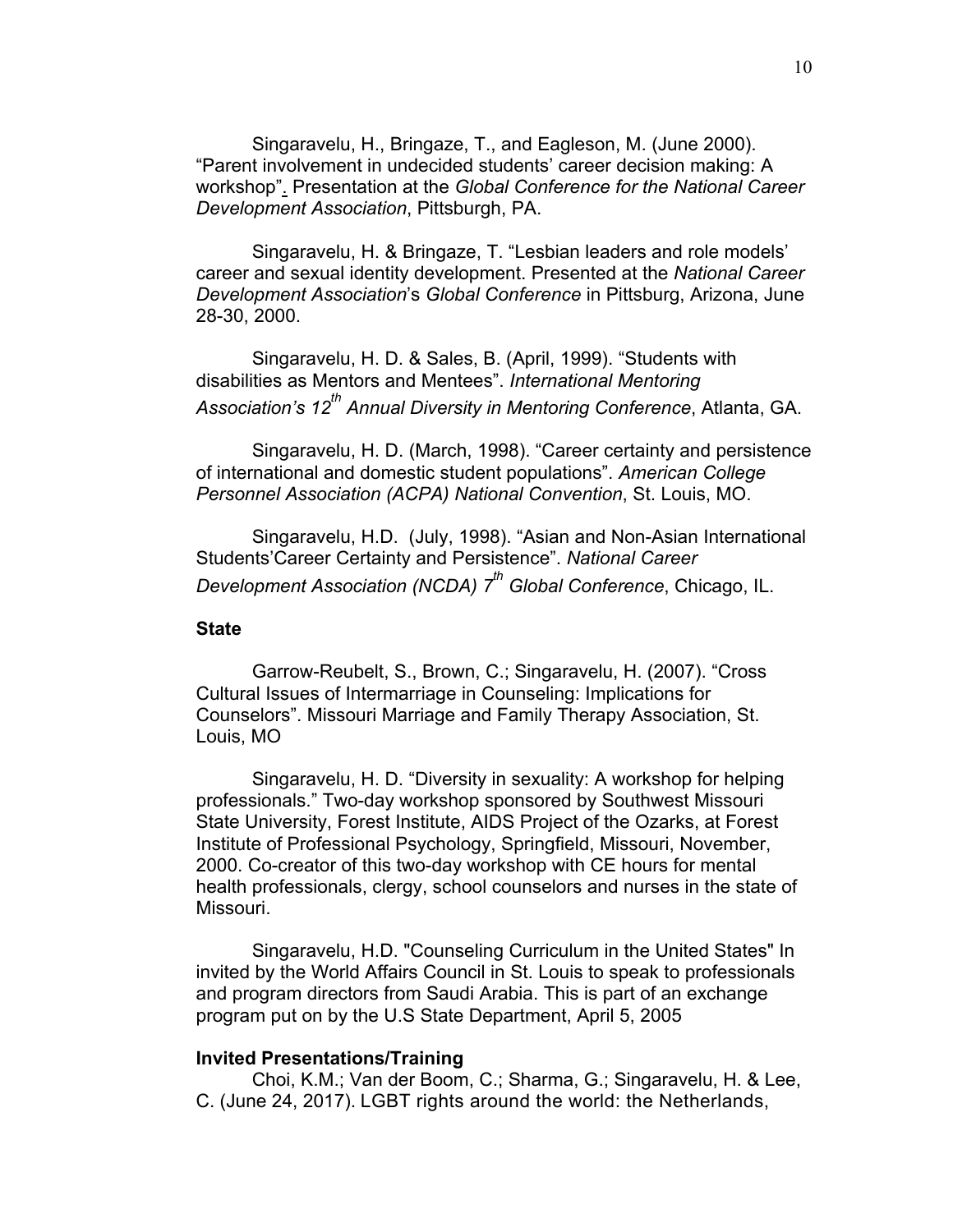Taiwan, South Korea, India, and Malaysia. SF Cross-Cultural Understanding Workshop in conjunction with San Francisco Gay Pride. The San Francisco Mint. San Francisco.

Singaravelu, H. (2015). Panelist addressing ethical behavior and decision making by professionals in the school system. Saint Louis University.

Singaravelu, H., Chakaryan, H. & Chittooran, R. (2013). Cultural and global perspective on Disability. Human Rights Conference: Disability Rights, Webster University.

Singaravelu, H. (August 15, 2013). Life transitions of sexual minorities. ConnectCare Auxilary Lecture Series, St. Louis, MO.

Singaravelu, H. (April 27, 2012). Workshop for Success: Psychoeducational Group for International Students. Center for Counseling and Family Therapy, Saint Louis Unversity

Singaravelu, H. (2010). Transitions experienced by lesbian, gay, bisexual, transgender individuals, couples, and families. College of Education and Public Service Professional Development Conference. Spring.

Singaravelu, H. (2010). Bullying in the school system: The case of LGBTI students. Guest lecturer for the diversity course in Educational Studies.

Singaravelu, H. (2010). Global Justice Panelist. This workshop was offered in conjuction with Atlas Week, diversity awareness week at Saint Louis University.

Singaravelu, H. (May 2009). Working with International Students: Best Practices. KeyNote speaker for Saint Louis University's Professional Development for faculty and staff. Sponsored by Provost Office, Center for Teaching Excellence, and Student Development Office.

Singaravelu, H. (2009). International students' adjustment issue on campus. At the International Students Orientation Week.

Singarvelu, H. (2009). Inclusion: communication with a diverse population**.** Purple Hand Summit Workshop presenter. This summit was to benefit the development lgbti youth leaders.

**Pride 2009** St. Louis. Educational Session PANELIST on oppression against underrepresented population. My co-panelists were leaders of the Anti-Defamation League; NAACP, International Institute,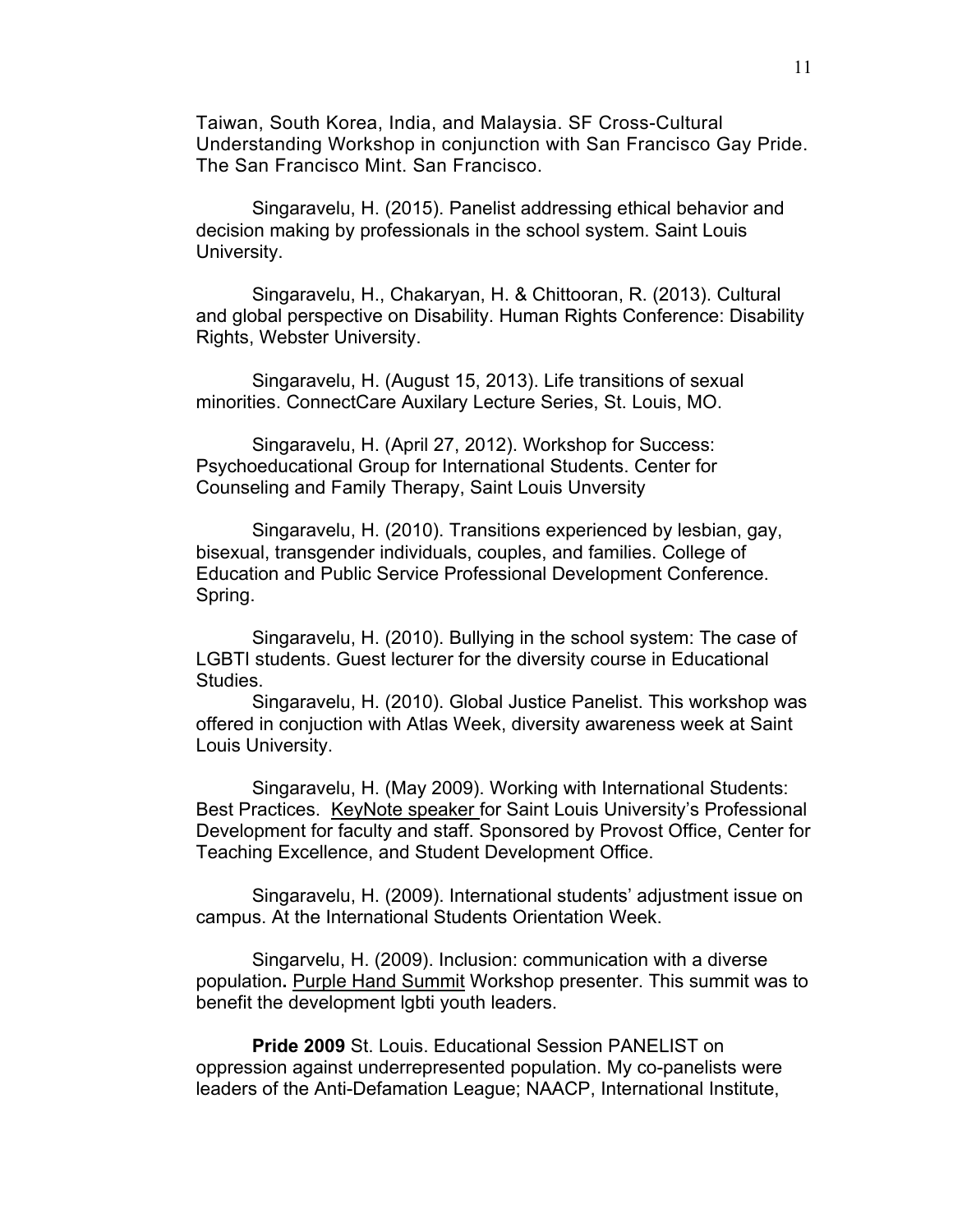Diversity Awareness Partnership Project of St. Louis, SAGE, and St. Louis Police Department.

 QFest Panelist (March 15, 2008). Presentation on Ethnic and Racial Queer representation in Movies. City of St. Louis International Film Festival. Webster University

Singaravelu, H. (Nov. 2007). Working with International Students: Best Practices. Olin School of Business, Washington University, St. Louis.

Singaravelu, H. D. *Empowering Young Women Conference*, University of Missouri- St. Louis, November, 2004. **Keynote speaker** for two break out sessions.

Singaravelu, H.D. "How do teachers address gay, lesbian, bisexual, transgender, and questioning students' issues in schools? For teacher trainees in the Department of Educational Studies at Saint Louis University, November 2003.

Singaravelu, H. D. "Career counseling with diverse populations", Career Services staff development, Saint Louis University, April 2002.

Singaravelu, H. D. " The impact of sexual orientation on career development and decision-making" Department of Professional and School Counseling, Lindenwood University, May, 2002

Singaravelu, H. D. "Counseling issues in the Asian population". Division of Counseling and Family Therapy, University of Missouri-St. Louis, 2001

Singaravelu, H. D. "Malaysia and its culture" Family Court, Juvenile Division, Twenty-Second Judicial Circuit, St. Louis City. November, 2001

Singaravelu, H. D. Guest Presenter and Trainer: "Diversity Retreat/Training." Presented and co-facilitated a two-day retreat in conjunction with Multicultural Affairs and Student Affairs at Truman State University, Kirksville, Missouri, in September, 2000.

Singaravelu, H. D. "Understanding cultural diversity on campus" Freshmen Seminar, Southwest Missouri State University, March, 2000.

Singaravelu, H. D. & Cox, D. "Acknowledging your cultural heritage" Strafford Public School R-VI, Strafford, Missouri, May, 2000.

Singaravelu, H. D. "School Outing: Increasing awareness of gay/lesbian/bisexual issues in education", Diversity Series Week,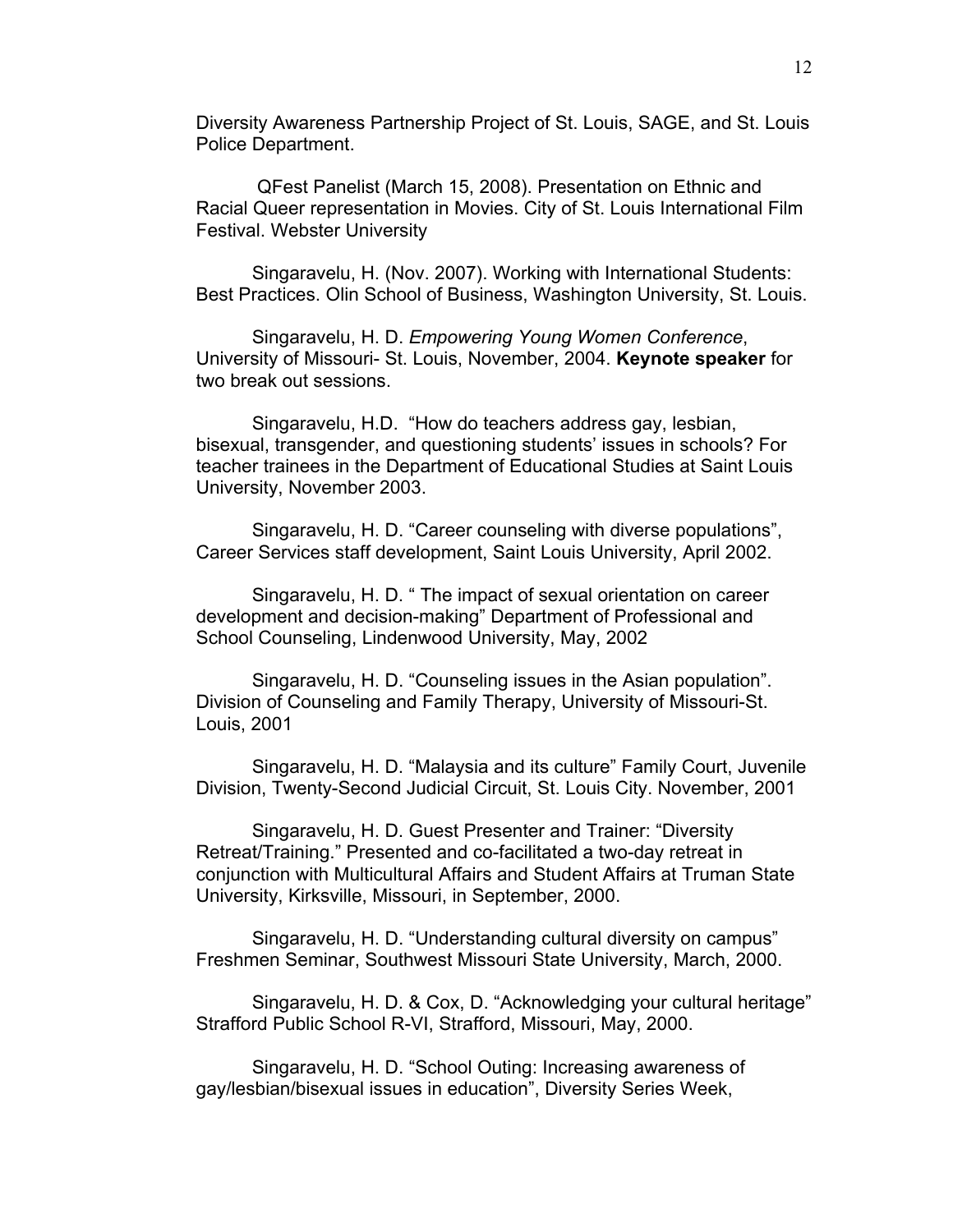Southwest Missouri State University, June, 2000.

### **PUBLICATIONS**

#### **Book**

**Singaravelu**, H.D. & Pope, M. (2007). Handbook for Counseling International Students in the United States. VA: American Counseling Association Press.

#### **Refereed Journal Articles**

 Cheah, W. H., & **Singaravelu, H.** (2017). The coming-out process of gay and lesbian individuals from Islamic Malaysia: Communication strategies and motivations. *Journal of Intercultural Communication Research, 46*(5), 401-423. doi: 10.1080/17475759.2017.1362460

Chittooran, R., Stiles, D. & **Singaravelu**, H. (June 2015). Educating for social justice: Perspectives from three professional programs in the USA. International School Psychology Association Conference Proceedings, Sao Paulo, Brazil.

 Reubelt, S., **Singaravelu,** H., Brown, C., Daneshpour, M., (2015). Exploration of Cross-Cultural Couples' Marital Adjustment: Iranian-American Women Married to European-American Men. Current Psychology, (DOI) 10.1007/s12144-015-9312-3.

Cheong, E. & **Singaravelu**, H (under review). Feminist art therapy with LGBTQ youth. British Journal of Art Therapy.

Sullivan, C., Pope, M., Coker, A., Kashubeck-West, S., **Singaravelu**, H., (under review) The Role of Home and American Cultural Identification on the Acculturative Stress Experienced by International Students in the United States. Journal of Counseling and Development.

**Singaravelu, H.** & Miller, B. J (re-submitting). Women loving women: Understanding the contextual landscape of lesbian couple relationships. Journal of Feminist Studies.

 **Singaravelu, H.,** & Gilje, B., (in progress). International students sojourning in the U.S. with their families: A neglected group?

 **Singaravelu**, H. D., Garrow, S., & Chittooran, M. M. (re-submitting). Cultural and ethnic differences in psychosocial aspects of aging: The case of an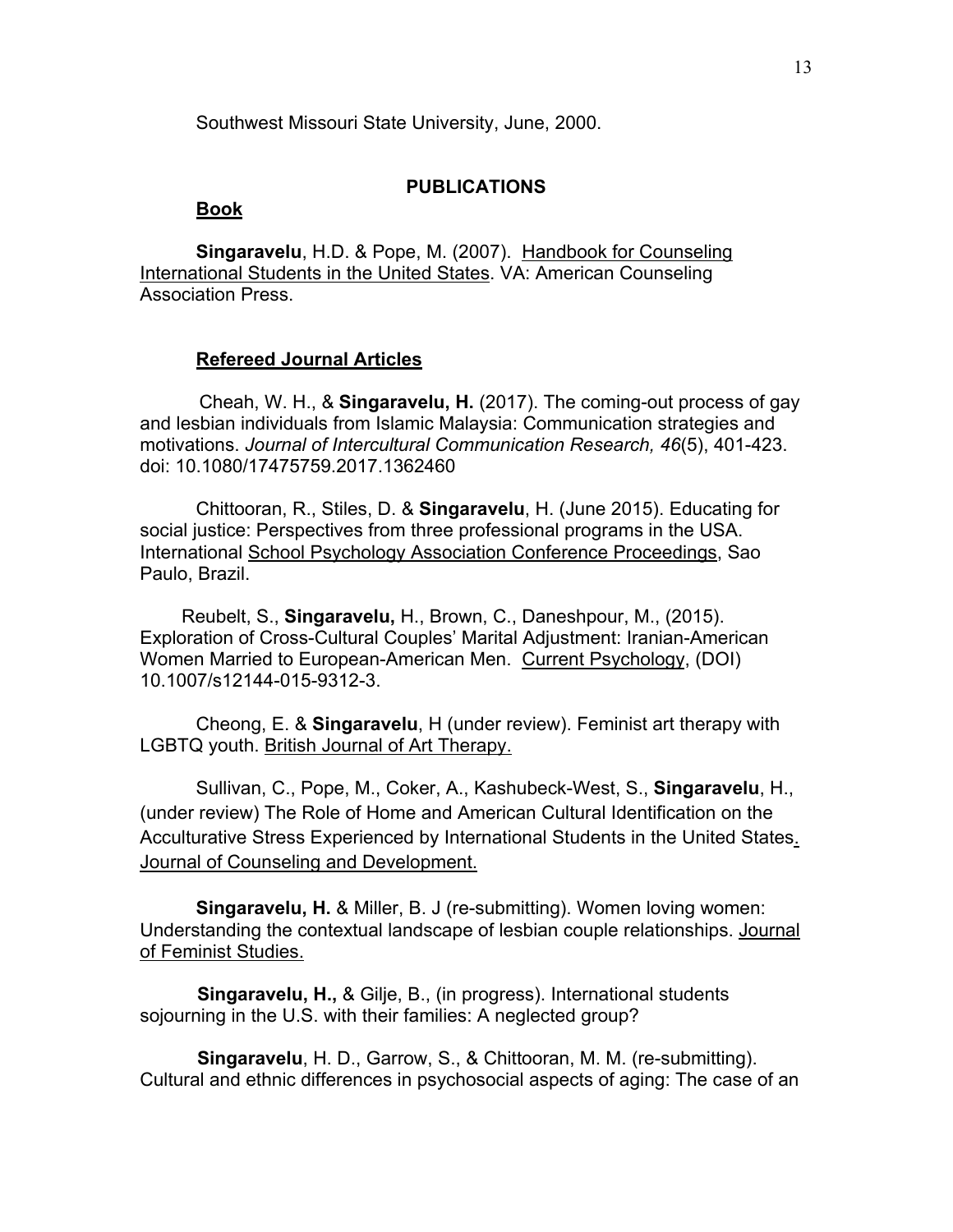elder Iranian immigrant woman. International Journal for the Advancement of **Counseling** 

 **Singaravelu**, H. D., White, L., and Bringaze, T. B. (2005). Factors influencing International Student's career choice: A comparative study. Journal of Career Development, 32.

 Pope, M., Barret, B., Szymanski, D. S., Chung, Y. B., **Singaravelu**, H., McLean, R., & Sanabria, S. (2004). Culturally appropriate career counseling with gay and lesbian clients. Career Development Quarterly, 53, 158-177. top-tier journal

 Pope, M., Musa, M., **Singaravelu**, H., Bringaze, T., and Russel, M. (2002). From colonialism to ultra-nationalism: History and development of career counseling in Malaysia. Career Development Quarterly, 50, 264-276.

 Walker, J. & **Singaravelu**, H. (2001). The need for systematic training involving lesbian, gay, and bisexual issues in counselor education programs. The California Association for Counseling and Development, 21, 31-36.

 **Singaravelu**, H. D. & Bringaze, T. B. (2001). The need for multicultural awareness in school counselors. Counseling Interviewer, 33, 8-10.

### **Refereed Book Chapters**

**Singaravelu**, H. & Cheah, W**.** (in press, 2019). Being gay and lesbian in Malaysia. In Nakamura, N. & Logie, C. (Eds.) *LGBT Mental Health-Global Perspectives & Experiences*. APA Press.

**Singaravelu**, H.D. (2012). "Impact of Career Development and decisionmaking in Same-Sex Couples' Relationships" in Dworkin, S. & Pope, M's. Case Studies in Lebians, Gay, Bisexual, and Transgender Counseling. ACA press.

**Singaravelu,** H.D. & Millet, A. (2011). Creating a safe space for Cross-Cultural Training. In M.Pope, J.S. Pangelinan, & A.D. Coker (Eds). Experiential Activities for Teaching Multicultural Counseling Classes and Infusing Cultural Diversity into Core Classes. American Counseling Association Press.

 **Singaravelu**, H.D. (2011). Unearthing hidden biases: stereotypes and generalizations In M.Pope, J.S. Pangelinan, & A.D. Coker (Eds). Experiential Activities for Teaching Multicultural Counseling Classes and Infusing Cultural Diversity into Core Classes. American Counseling Association Press.

**Singaravelu,** H. (2008). Fulfilling a Dream: Response to critical incident case of Vivian. In N. Larson & P. Pedersen (Eds.). Critical Incidents in Counseling for International Transitions. American Counseling Association.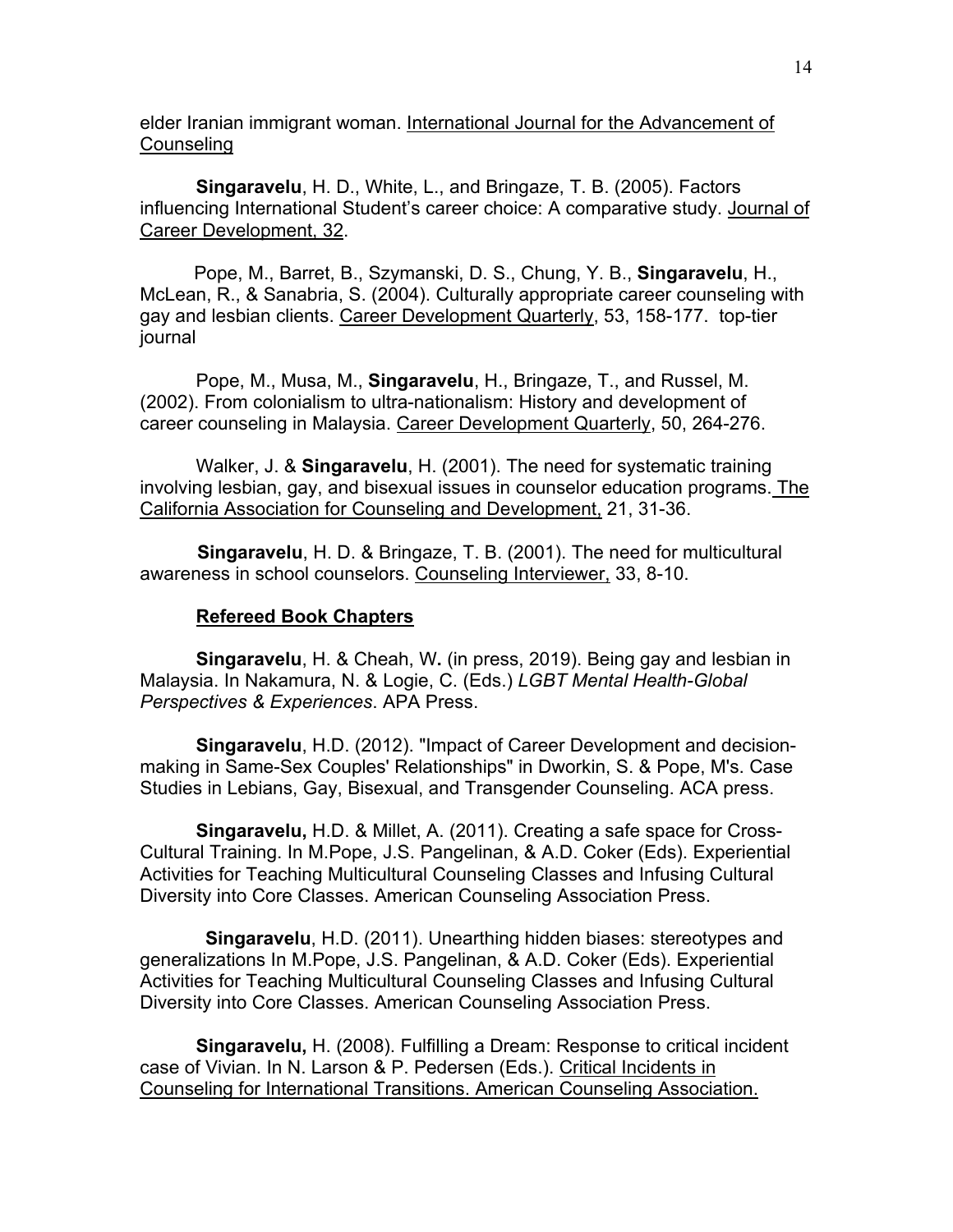Chittooran, M. M. and **Singaravelu**, H. (2004). International Children in American Schools: Guidelines for Educators. In A. S. Canter, L.Z. Paige, M.D. Roth, I. Romero, & S.A. Carroll (Eds.). Helping Children at Home and School II: Handouts for Families and Educators (pp.S7-39 - S7-42). Bethesda, MD: National Association of School Psychologists (NASP). This is the largest selling NASP publication.

 **Singaravelu**, H. D. and Bringaze, T. B. (2003). Parent's involvement in adolescent's career decision process. In C. F. Sari & L. Hecker (Eds.), The therapist's notebook for children and adolescents: homework, handouts, and activities for use in psychotherapy. New York: Haworth Press.

## **Non-Refereed Journal Articles, Book Chapters, Prints**

**Singaravelu**, H. (2009). Program Report: Schooling Counselor K-12. Submitted to the Missouri Department of Elementary and Secondary Education and the National Council for Accreditation of Teacher Education DESE/NCATE Accreditation

 **Singaravelu**, H. D. (2002). Response to Shahri: The case of the international student. In S.Niles, J. Goodman, and M. Pope (Eds.), The Career counseling casebook: A resource for practitioners, students, and counselor educators (pp. 125-128).OK: National Career Development Association

 **Singaravelu**, H. D. (December,1996). An educated approach to career counseling. Career Developments, p 6. (newsletter)

## **RESEARCH**

- Current: *Relational Struggle and Contradictions in the Family: Dialectics in Cross Cultural Relationships*. Co-investigator Dr. Cheah Wai Hsien, Speech Communication Department, Southern Illinois University at Edwardsville. IRB approved.
- *Stress, Coping, and Well-being in Chinese International Students* Coinvestigator Dr. Kelly Yu-Hsin Liao, Assistant Professor, Division of Counseling and Family Therapy, University of Missouri- St. Louis . IRB approved
- Completed Research: *Lesbian Role Models and Leaders' Career Development Experiences*. Completed in 2004; IRB approved research with co-investigator Dr. Tammy Bringaze at Truman State University.

## **GRANTS**

• Beumont Grant \$3000, not awarded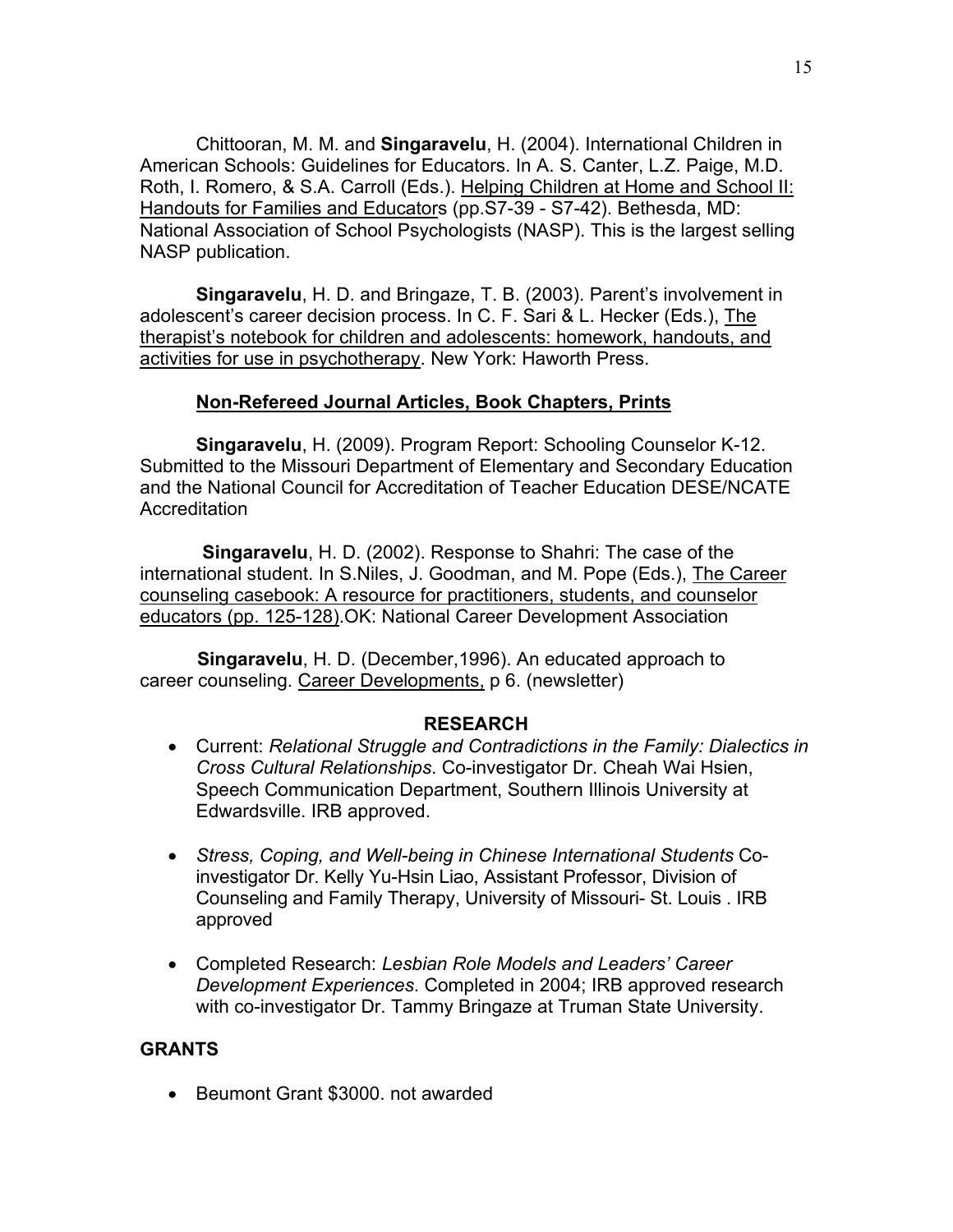**Martin Duberman Fellowship and the Joan Heller-Diane** Bernard Fellowship in Center of Gay and Lesbian Studies, City University of New York (CUNY). (\$7500) not awarded

## **PROFESSIONAL AND COMMUNITY SERVICE**

## **International**

| 2015-present    | Registered member of World Health Organization's Global<br>Clinical Practice Network (GCPN) and ICD-11 Mental Health<br>and Behavioural Disorders participant of research and<br>practice.                                                                                                                                                                                                                                                                    |
|-----------------|---------------------------------------------------------------------------------------------------------------------------------------------------------------------------------------------------------------------------------------------------------------------------------------------------------------------------------------------------------------------------------------------------------------------------------------------------------------|
| 2003-2006       | <b>International Committee for Career Development,</b><br><b>National Career Development Association (NCDA).</b> Serve<br>as a committee member in charge of maintaining relations<br>with international leaders in career development and<br>counseling. NCDA is the largest sub-division of the American<br><b>Counseling Association.</b>                                                                                                                  |
| 2003            | <b>International Awards Committee, National Career</b><br>Development Association. Responsible for selecting and<br>honoring world leaders' contributions to the profession. The<br>awards were given during the International Symposium in<br>June 29-31, 2004, San Francisco, CA. This event was<br>sponsored by the International Association for Educational<br>and Vocational Guidance (IAEV) and the National Career<br>Development Association (NCDA). |
| <b>National</b> |                                                                                                                                                                                                                                                                                                                                                                                                                                                               |
| 2010-present    | <b>Editorial Board Member, Journal of LGBT Issues in</b><br><b>Counseling.</b>                                                                                                                                                                                                                                                                                                                                                                                |
| 2004-2014       | Ad Hoc Editorial Board Member, Career Development<br><b>Quarterly</b>                                                                                                                                                                                                                                                                                                                                                                                         |
| 2004-2008       | <b>Sexual Minority Youth in Schools Committee, American</b><br><b>Counseling Association.</b>                                                                                                                                                                                                                                                                                                                                                                 |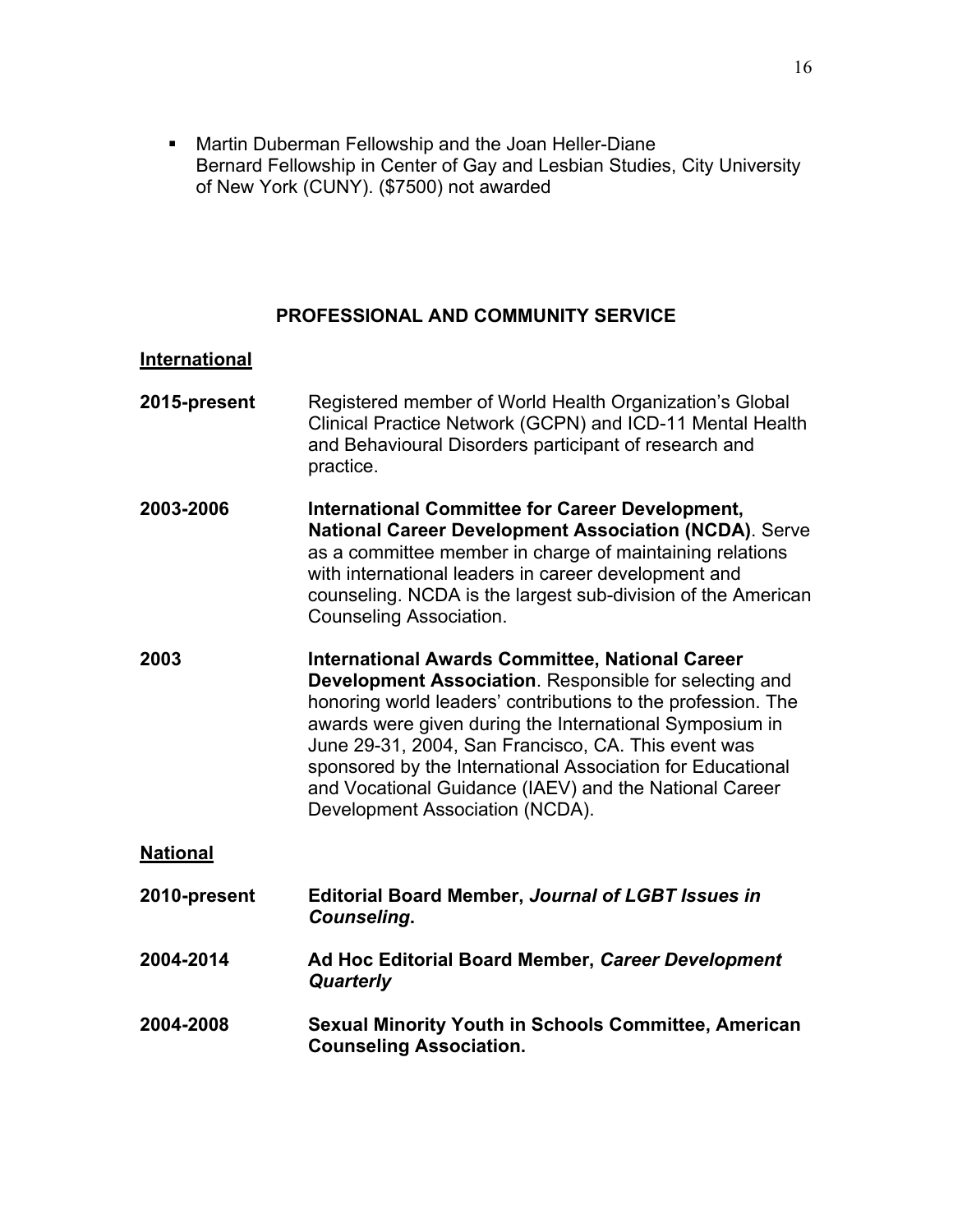| 2004-2007         | <b>Editorial Board Member for the Journal of Counseling and</b><br>Development. A prestigious flagship journal of the American<br><b>Counseling Association.</b>                                   |
|-------------------|----------------------------------------------------------------------------------------------------------------------------------------------------------------------------------------------------|
| <b>State</b>      |                                                                                                                                                                                                    |
| 2007-2012         | Lavender Lotus. President. GLBTI support network for<br>Asian and Pacific Islanders for the City of St. Louis                                                                                      |
| 2000-2014         | <b>Department of Elementary and Secondary Education's</b><br>(DESE) meeting with Counselor Educators in Missouri.<br>Attended nine two-day meetings as a Saint Louis University<br>representative. |
| <b>University</b> |                                                                                                                                                                                                    |
| 2015-present      | <b>Senator, Webster University.</b> Two appointments                                                                                                                                               |
| 2015              | <b>Dean Review Committee</b>                                                                                                                                                                       |
| 2015-16           | Women and Gender Studies, Webster University. Non-<br>elected member. Open House Spring 2015 co-organizer                                                                                          |
| 2010-2012         | <b>Senator (second appointment), Saint Louis University</b><br><b>Faculty Senate</b>                                                                                                               |
| 2010              | <b>Faculty Senate Task Force.</b> Evaluation of the re-<br>organization of the Office of the Provost                                                                                               |
| 2010              | Judge, Research Symposium, Graduate Student<br>Association, Saint Louis University                                                                                                                 |
| 2009              | Keynote Speaker. Faculty & Staff Professional<br>Development. University level presentation on "Empowering"<br>international students: Best practices" Sponsored by office of<br>the Provost       |
| 2009              | <b>Case Consultant for Student Health Services Counseling</b><br><b>Center.</b> Working with international students' adjustment<br>issues on campus                                                |
| 2009              | <b>Workshop presenter.</b> International Students Orientation<br>Week.                                                                                                                             |
| 2009 summer       | <b>President's Task Force for International Students</b>                                                                                                                                           |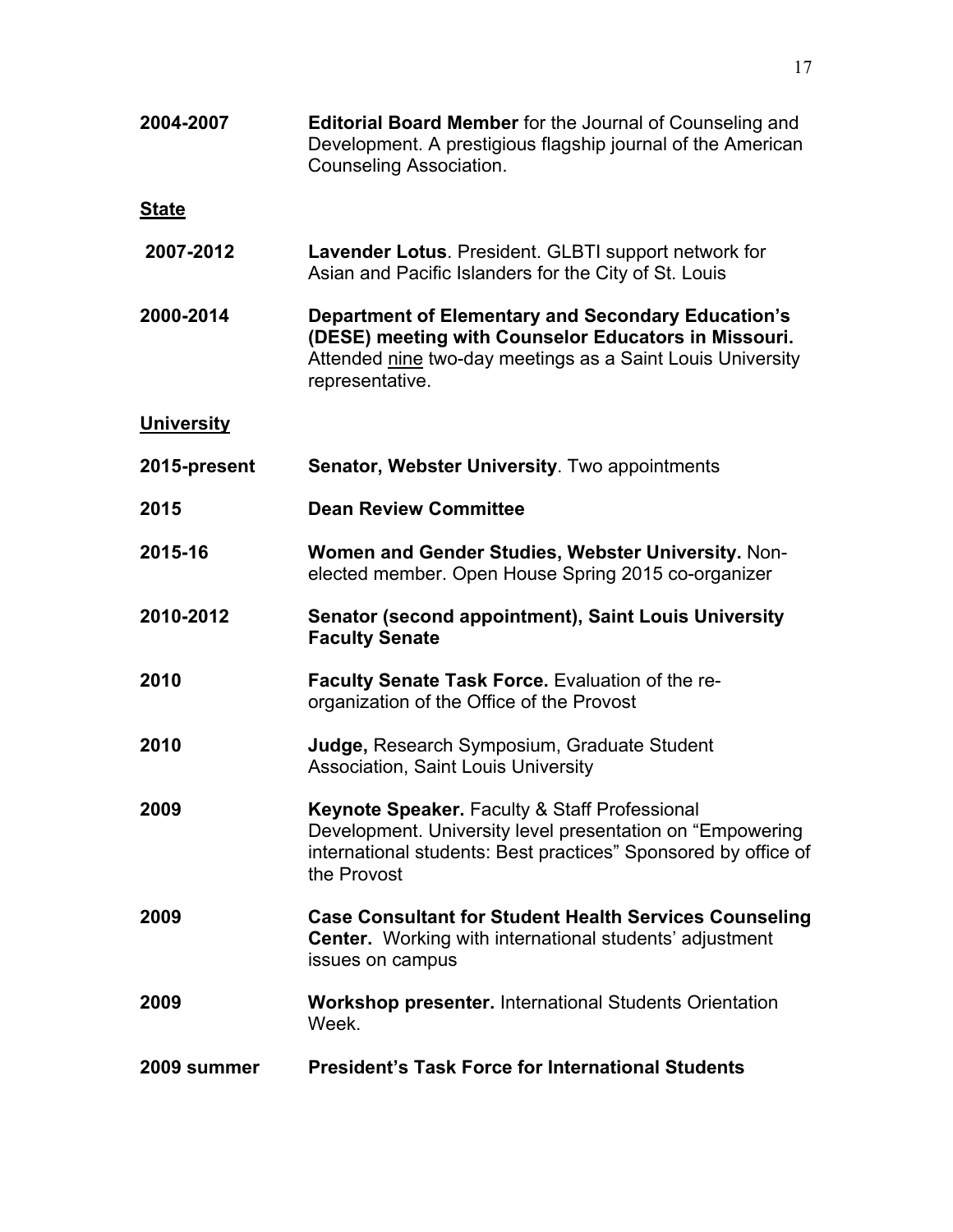| 2007-2010    | <b>Senator (elected), Faculty Senate</b>                                                                                                                                                            |
|--------------|-----------------------------------------------------------------------------------------------------------------------------------------------------------------------------------------------------|
| 2007-present | <b>International Initiatives Committee</b>                                                                                                                                                          |
| 2007-2008    | <b>Affirmative Action and Diversity Committee</b>                                                                                                                                                   |
| 2007-present | <b>International Faculty and Staff Association</b>                                                                                                                                                  |
| 2006-2007    | <b>Minority Retention Committee, Saint Louis University</b>                                                                                                                                         |
| 2004-2006    | Faculty Development Committee, Saint Louis University.<br>This committee is a sub-division of the Faculty Senate.                                                                                   |
| 2003-2005    | <b>Graduate Council, Saint Louis University. Policy-making</b><br>body for graduate programs.                                                                                                       |
| 2004         | Judge, Research Symposium, Graduate Student<br>Association, Saint Louis University.                                                                                                                 |
| 2002-2004    | <b>Graduate School Representative at Dissertation</b><br>Defense, Saint Louis University. Monitored three doctoral<br>defenses in the Department of Psychology                                      |
| 2002         | Panel of Experts, Institute for Refugee and Immigrant<br>Studies, Saint Louis University. Served on the panel<br>evaluating the content validity of a survey for a research on<br>Bosnian Refugees. |
| 2002         | <b>Guest Speaker for Career Services staff development,</b><br>Saint Louis University on working with diverse populations.                                                                          |
| 2000         | Diversity Committee, Southwest Missouri State<br><b>University</b>                                                                                                                                  |
| 2000         | <b>Faculty Awards Committee, Southwest Missouri State</b><br><b>University</b>                                                                                                                      |
| 2000         | <b>Vocational Teacher/Counselor Advisory Committee,</b><br><b>Southwest Missouri State University</b>                                                                                               |
| 1999         | Portfolio Leadership Team, Southwest Missouri State<br><b>University</b>                                                                                                                            |
| College      |                                                                                                                                                                                                     |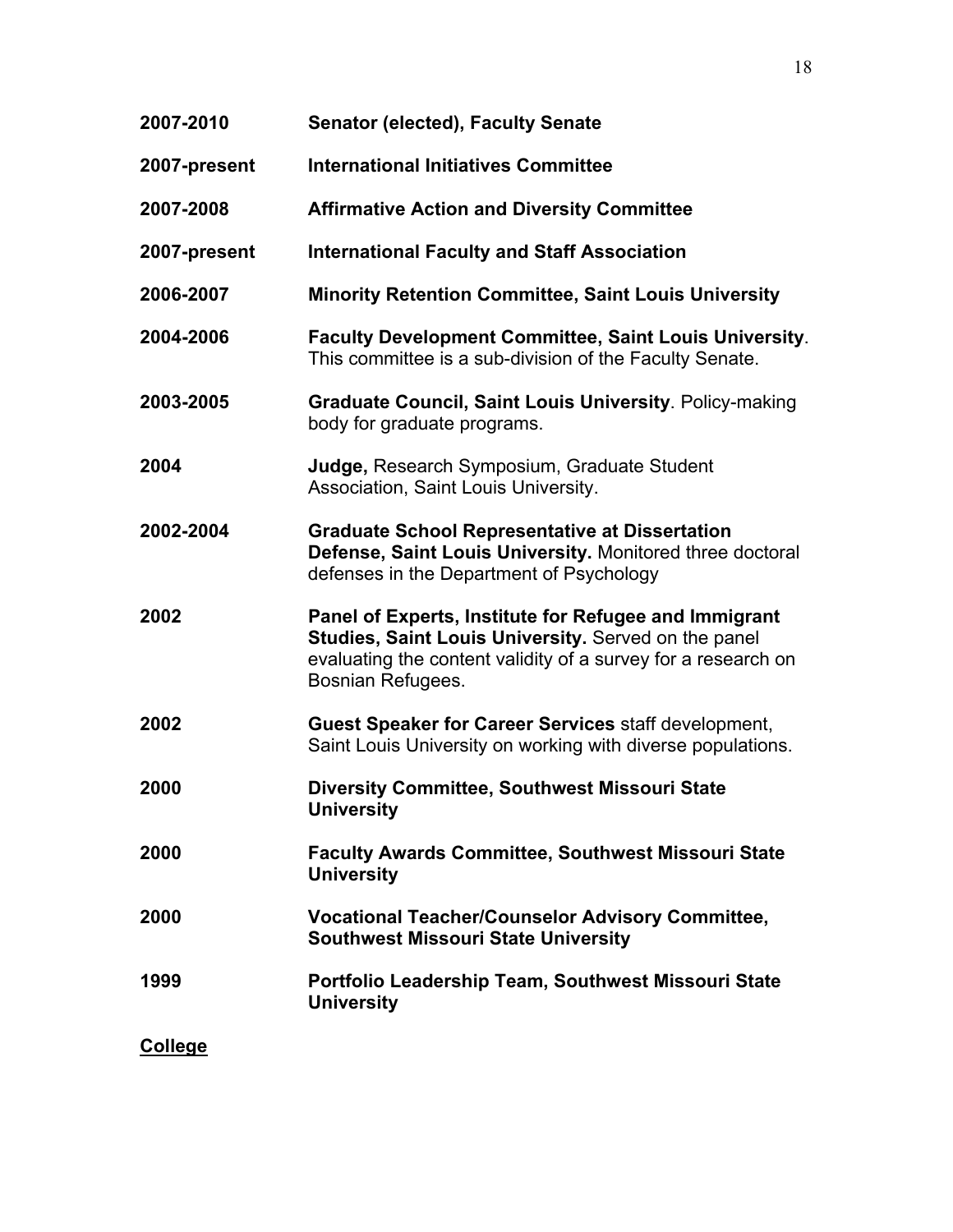| 2010-2011         | Dean Search Committee. Appointed by the VP. Saint Louis<br><b>University</b>                                                                                                           |
|-------------------|----------------------------------------------------------------------------------------------------------------------------------------------------------------------------------------|
| 2005-present      | Rank and Tenure Committee. Responsible for<br>reviewing tenure dossier for promotion and tenure at the<br>Associate and Full Professor level. Saint Louis University                   |
| 2010-present      | <b>Educational Unit Committee. Representing School</b><br><b>Counseling. Saint Louis University</b>                                                                                    |
| 2007              | Dean Search Committee. Appointed by Provost. Saint<br>Louis University                                                                                                                 |
| 2004-2005         | <b>Regionwise Steering Committee. Saint Louis University</b>                                                                                                                           |
| 2003-2007         | <b>Institutional Review Board (IRB) sub-committee, Saint</b><br>Louis University. Serve on this College of Public Service<br>sub-committee reviewing protocols. Saint Louis University |
| 2002              | <b>Academic Affairs Committee, Saint Louis University.</b><br>Served                                                                                                                   |
| 2001-present      | <b>Governance Council. College of Public Service.</b>                                                                                                                                  |
| <b>Department</b> |                                                                                                                                                                                        |
| 2016-present      | <b>Clinical Coordinator, Webster University</b>                                                                                                                                        |
| 2015              | <b>Curriculum Committee Member, Webster University.</b>                                                                                                                                |
| 2015              | Ad hoc Admission Committee member, Webster<br><b>University</b>                                                                                                                        |
| 2013-2015         | <b>Chair of 9 Faculty Search Committees for positions in</b><br>WEBG, South Carolina, and Florida (2013- 6 searches),<br>2014-2 searches; 2015 - 1), Webster University                |
| 2013-2014         | <b>Admissions committee, Webster University</b>                                                                                                                                        |
| 2013-2014         | <b>Faculty annual review, Webster University</b>                                                                                                                                       |
| 2014              | <b>CACREP Liaison/Self-Study Writer, Webster University</b>                                                                                                                            |
| 2011              | <b>Chair of Third Year Tenure Track Review</b><br><b>Committee, Saint Louis University</b>                                                                                             |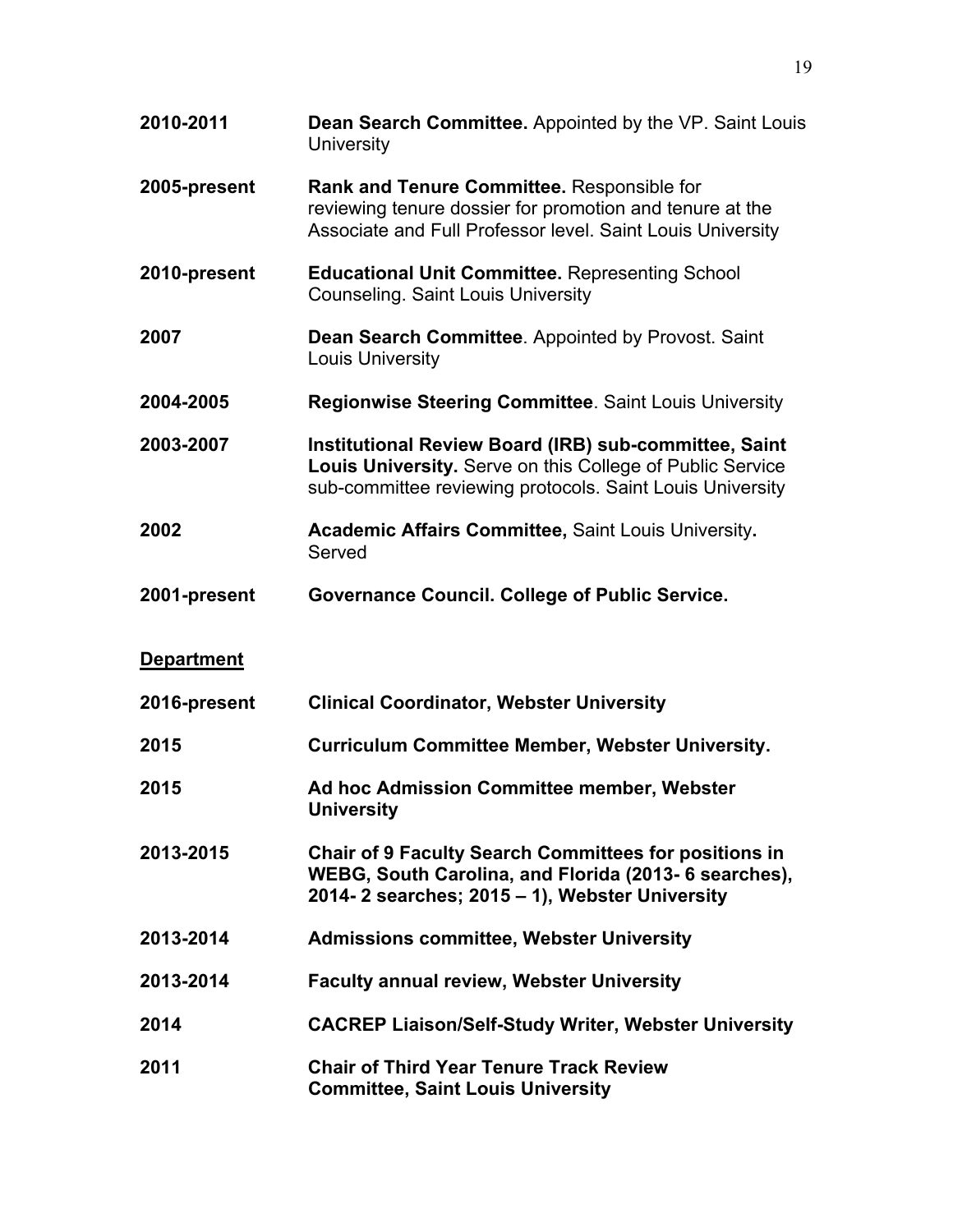| 2010             | <b>Chair of Faculty Search Committee, Saint Louis University</b>                                                                                                                                                                                                                                  |
|------------------|---------------------------------------------------------------------------------------------------------------------------------------------------------------------------------------------------------------------------------------------------------------------------------------------------|
| 2010-2012        | <b>Multicultural Certificate Program Developer.</b> In the<br>process of developing this cross discipline certificate<br>program, Saint Louis University                                                                                                                                          |
| 2009             | <b>Program Writer: DESE/NCATE Accreditation Site Visit -</b><br>for the school counseling program, Saint Louis University.                                                                                                                                                                        |
| $2009 - Present$ | Educational Unit Committee member representing<br>department and point person for the school counseling<br>program, Saint Louis University                                                                                                                                                        |
| 2009-2010        | <b>Chair of Faculty Search Committee. Saint Louis University</b>                                                                                                                                                                                                                                  |
| 2008-2009        | <b>Chair of Faculty Search Committee. Saint Louis University</b>                                                                                                                                                                                                                                  |
| 2004             | Atlas Week, Saint Louis University. Assisted in developing<br>and participating in a discussion on "Reflections on "isms":<br>Students' perspectives on diversity issues in professional<br>settings." This was open to the university community during<br>a week-long diversity awareness event. |
| 2004             | <b>Faculty Search Committee, Saint Louis University. Served</b><br>on a search committee in the Department of Counseling and<br>Family Therapy for one new faculty member.                                                                                                                        |
| 2004             | Ad Hoc Committee for Clinic Development, Saint Louis<br>University. Serve on this committee to create change and<br>improvement to the department's training clinic, The Center<br>for Counseling and Family Therapy (CCFT).                                                                      |
| 2004             | Retreat/Orientation Committee, Saint Louis University.<br>Committee to create the first Counseling and Family Therapy<br>Department's retreat for new and current students.                                                                                                                       |
| 2003-present     | <b>Portfolio Coordinator, Saint Louis University. Serve as the</b><br>coordinator for Master-level portfolio                                                                                                                                                                                      |
| 2002             | Atlas Week Panel, Saint Louis University. Assisted in<br>developing a panel discussion with the department's<br>international students during a university- wide diversity<br>awareness event.                                                                                                    |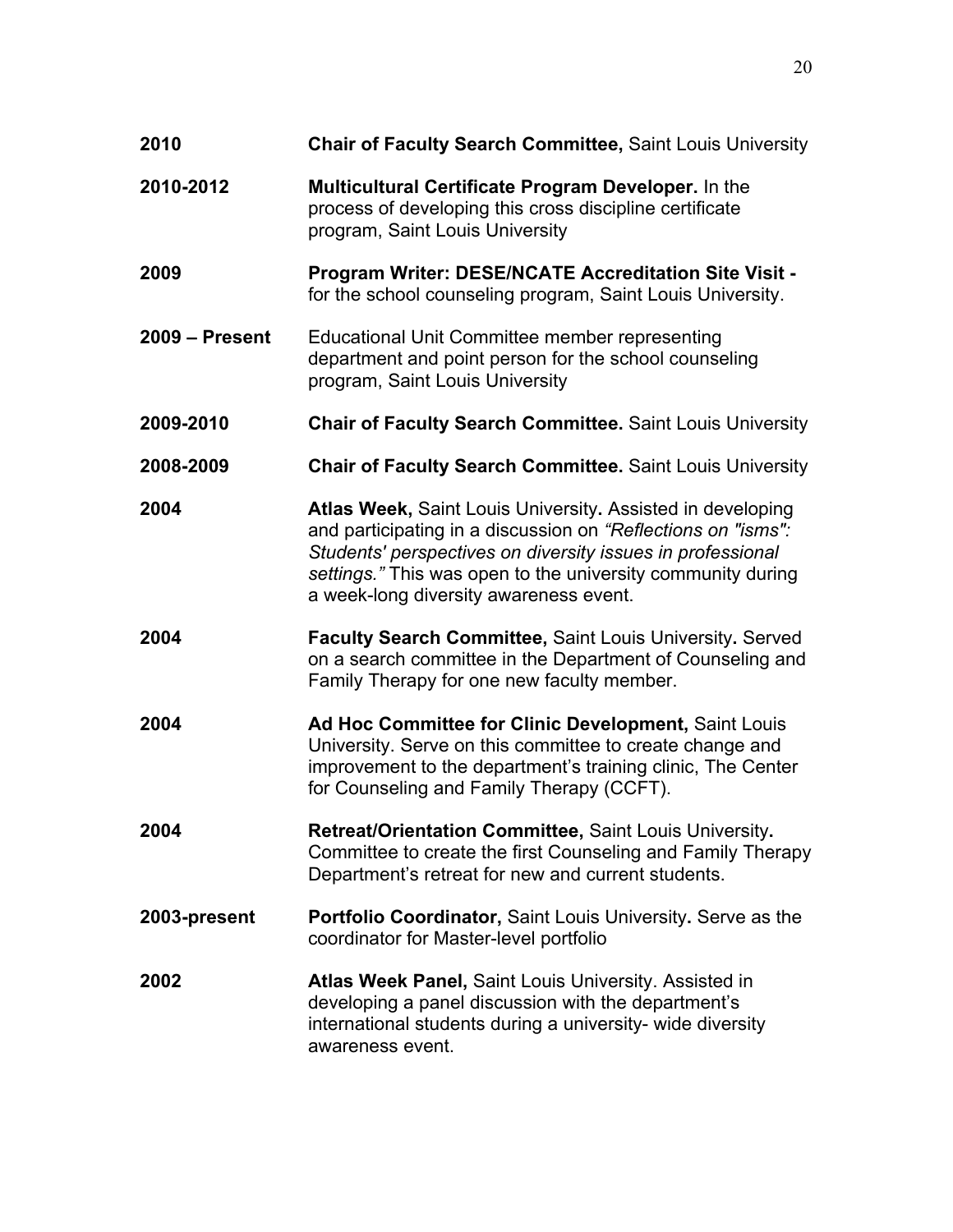| 2002-2005        | <b>Careers in the Field of Counseling, Saint Louis University.</b><br>Organized this yearly panel presentation/discussion for<br>Masters-level students in the Department of Counseling and<br>Family Therapy.                                                                                   |
|------------------|--------------------------------------------------------------------------------------------------------------------------------------------------------------------------------------------------------------------------------------------------------------------------------------------------|
| 2002-present     | <b>Coordinating Committee for the Commission on</b><br><b>Accreditation for Marriage and Family Therapy</b><br><b>Education, Saint Louis University.</b>                                                                                                                                         |
| 2001             | <b>Faculty Search Committee, Saint Louis University. Serve</b><br>on the search committee for one new faculty member.                                                                                                                                                                            |
| 2000-present     | <b>New Student Interviews, Saint Louis University. Participate</b><br>in the department of Counseling and Family Therapy's bi-<br>annual Masters and Doctoral student interviews.                                                                                                                |
| <b>Community</b> |                                                                                                                                                                                                                                                                                                  |
| 2011             | Southern Illinois University-Edwardsville. Panelists on<br>LGBT/Queer and Allied Youth MEQA Conference. April 23rd.                                                                                                                                                                              |
| 2009             | <b>Board Member</b> of the Lesbian, Gay, Bisexual, Transgender<br>Community Center of St. Louis.                                                                                                                                                                                                 |
| 2009             | Presenter. Purple Hand Summit for Youth in the city of St.<br>Louis                                                                                                                                                                                                                              |
| 2007-present     | President of Lavender Lotus - Leader and creator of a<br>group for Gay, Lesbian, Bisexual, Transgender, and Intersex<br>Asians and Pacific Islanders for the city of St. Louis. The role<br>of this group is to provide information, programming, and<br>support for members and their families. |
| 2004             | <b>Empowering Young Women Conference, University of</b><br>Missouri- St. Louis, November, 2004. Keynote speaker for<br>two break out sessions                                                                                                                                                    |
| 2003             | <b>Creating Change Conference St. Louis Steering</b><br><b>Committee</b> member and conference volunteer. Creating<br>Change is an annual national conference put on by the<br>National Gay and Lesbian Task Force. This year the<br>conference was held in St. Louis.                           |
| 2004             | <b>Consultation</b> work with Saint Louis University High School's<br>counseling department on their gay, lesbian, bisexual,<br>transgender and questioning youths                                                                                                                               |